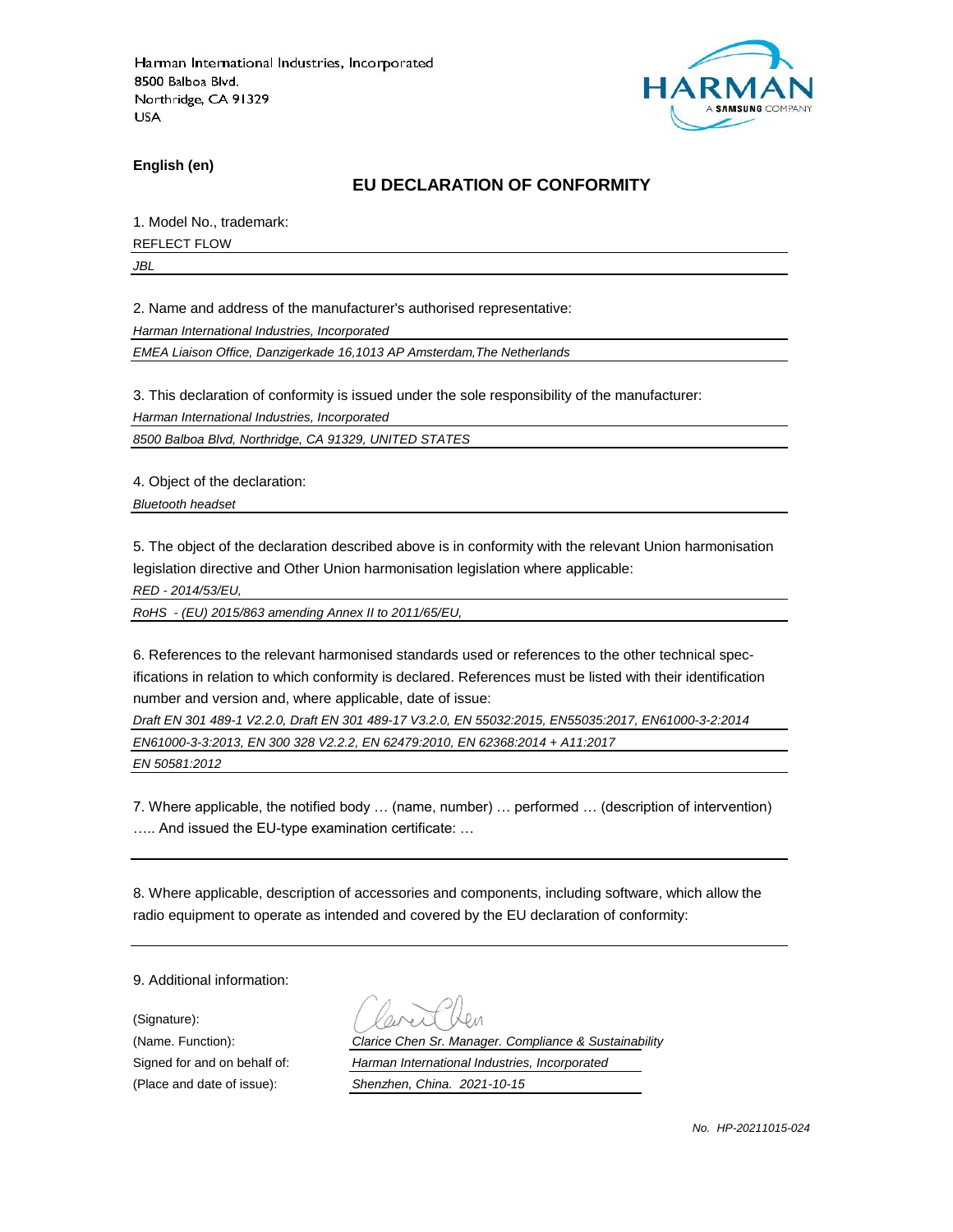

#### **UK DECLARATION OF CONFORMITY**

1. Model No., trademark: *REFLECT FLOW*

*JBL*

2. Name and address of the manufacturer's authorised representative:

*Harman International Industries, Incorporated*

*Ground Floor, Westside 2, London Road, Apsley, Hemel Hempstead, Hertfordshire, HP3 9TD, United Kingdom.*

3. This declaration of conformity is issued under the sole responsibility of the manufacturer: *Harman International Industries, Incorporated 8500 Balboa Blvd, Northridge, CA 91329, UNITED STATES*

4. Object of the declaration:

*Bluetooth headset*

5. The object of the declaration described above is in conformity with the relevant Union harmonisation legislation directive and Other Union harmonisation legislation where applicable:

*Radio Equipment Regulations 2017*

*The Restriction of the Use of Certain Hazardous Substances in Electrical and Electronic Equipment Regulations 2012*

6. References to the relevant harmonised standards used or references to the other technical specifications in relation to which conformity is declared. References must be listed with their identification number and version and, where applicable, date of issue:

*Draft EN 301 489-1 V2.2.0, Draft EN 301 489-17 V3.2.0, EN 55032:2015, EN55035:2017, EN61000-3-2:2014 EN61000-3-3:2013, EN 300 328 V2.2.2, EN 62479:2010, EN 62368:2014 + A11:2017 EN 50581:2012*

7. Where applicable, the notified body … (name, number) … performed … (description of intervention) ….. And issued the EU-type examination certificate: …

8. Where applicable, description of accessories and components, including software, which allow the radio equipment to operate as intended and covered by the EU declaration of conformity:

9. Additional information:

(Signature):

(Name. Function): *Clarice Chen Sr. Manager. Compliance & Sustainability* Signed for and on behalf of: *Harman International Industries, Incorporated* (Place and date of issue): *Shenzhen, China. 2021-10-15*

*No. HP-20211015-024*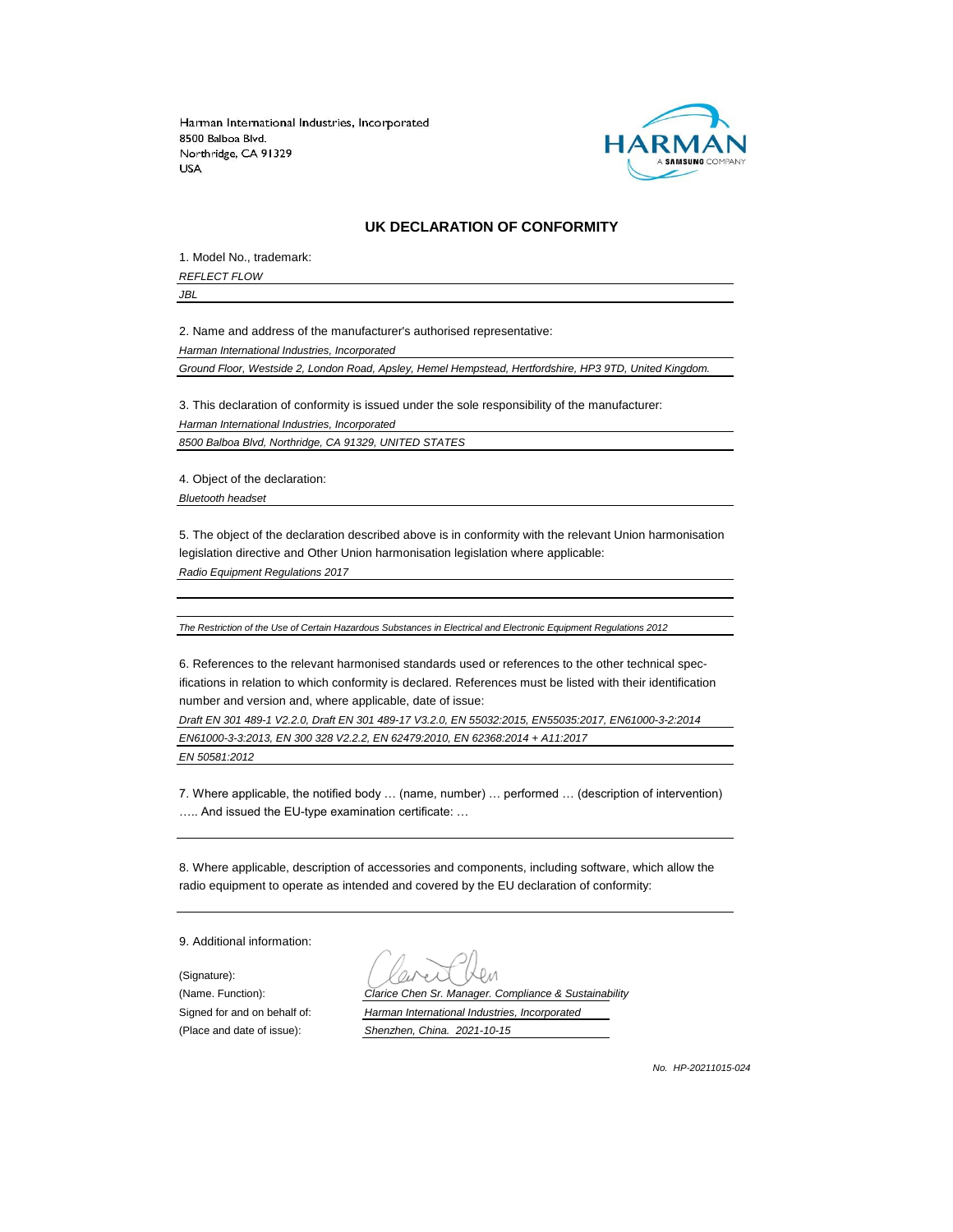

**Български (bg)**

#### **ЕС ДЕКЛАРАЦИЯ ЗА СЪОТВЕТСТВИЕ**

1.Модел No., търговска марка :

REFLECT FLOW

*JBL*

2. Име и адрес на производителя или на неговия упълномощен представител:

*Harman International Industries, Incorporated*

*EMEA Liaison Office, Danzigerkade 16,1013 AP Amsterdam,The Netherlands*

3. Настоящата декларация за съответствие е издадена на отговорността на производителя:

*Harman International Industries, Incorporated*

*8500 Balboa Blvd, Northridge, CA 91329, UNITED STATES*

4. Предмет на декларацията:

*Bluetooth headset*

5. Предметът на декларацията, описан по-горе, отговаря на съответното законодателство на Съюза за хармонизация Директива и Друго законодателство на Съюза за хармонизация, когато е приложимо: *RED - 2014/53/EU,*

*RoHS - (EU) 2015/863 amending Annex II to 2011/65/EU,*

6. Позоваване на използваните хармонизирани стандарти или позоваване на други технически спецификации, по отно отношение на които се декларира съответствие.При позоваването трябва да се посочва техният идентификационен номер и версията им и,ако е приложимо,дата на издаване: *Draft EN 301 489-1 V2.2.0, Draft EN 301 489-17 V3.2.0, EN 55032:2015, EN55035:2017, EN61000-3-2:2014 EN61000-3-3:2013, EN 300 328 V2.2.2, EN 62479:2010, EN 62368:2014 + A11:2017 EN 50581:2012*

7. Когато е приложимо, нотифицираният орган… (наименование, номер)… извърши … (описание на извършеното) … и издаде сертификата за ЕС изследване на типа: …

8. Когато е приложимо, описание на принадлежностите и компонентите, включително софтуер, които позволяват на радиосъоръжението да работи по предназначение и които са обхванати от ЕС декларацията за съответствие:

9. Допълнителна информация:

(подпис):

(място и дата на издаване): *Shenzhen, China. 2021-10-15*

aren Chen

(име, длъжност): *Clarice Chen Sr. Manager. Compliance & Sustainability*

Подписано за и от името на: *Harman International Industries, Incorporated*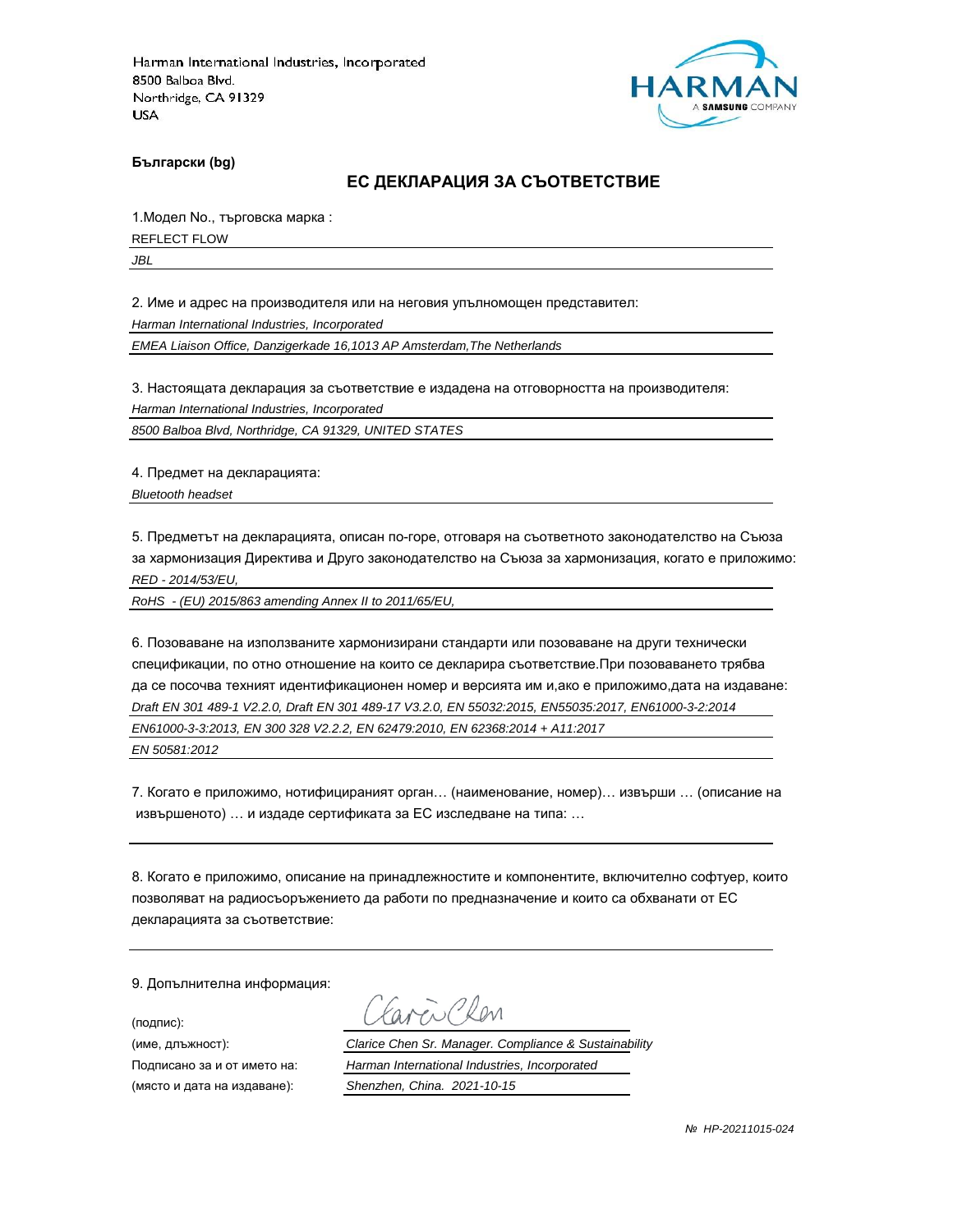

**Deutsch (de)**

### **EU-KONFORMITÄTSERKLÄRUNG**

1. Modell Nr., Handelsmarke:

REFLECT FLOW

*JBL*

2. Name und Anschrift des Herstellers oder seines Bevollmächtigten:

*Harman International Industries, Incorporated*

*EMEA Liaison Office, Danzigerkade 16,1013 AP Amsterdam,The Netherlands*

3. Die alleinige Verantwortung für die Ausstellung dieser Konformitätserklärung trägt der Hersteller:

*Harman International Industries, Incorporated*

*8500 Balboa Blvd, Northridge, CA 91329, UNITED STATES*

4. Gegenstand der Erklärung

*Bluetooth headset*

5. Der oben beschriebene Gegenstand der Erklärung erfüllt die einschlägigen Harmonisierungsrecht -svorschriften der Union Richtlinie und gegebenenfalls weitere Harmonisierungsrechtsvorschriften der Union: *RED - 2014/53/EU,*

*RoHS - (EU) 2015/863 amending Annex II to 2011/65/EU,*

6.Angabe der einschlägigen harmonisierten Normen, die zugrunde gelegt wurden, oder Angabe der anderen technischen Spezifikationen, bezüglich derer die Konformität erklärt wird: Dabei müssen die jeweilige Kennnummer,die angewandte Fassung und gegebenenfalls das Ausgabedatum angegeben werden: *Draft EN 301 489-1 V2.2.0, Draft EN 301 489-17 V3.2.0, EN 55032:2015, EN55035:2017, EN61000-3-2:2014 EN61000-3-3:2013, EN 300 328 V2.2.2, EN 62479:2010, EN 62368:2014 + A11:2017 EN 50581:2012*

7. Falls zutreffend — Die notifizierte Stelle … (Name, Kennnummer) hat … (Beschreibung ihrer Mitwirkung) … und folgende EU-Baumusterprüfbescheinigung ausgestellt:

8.Falls vorhanden — Beschreibung des Zubehörs und der Bestandteile einschließlich Software,die den bestimmungsgemäßen Betrieb der Funkanlage ermöglichen und von der EU-Konformitätserklärung erfasst werden:

9. Zusatzangaben

(Unterschrift):

(Name, Funktion): *Clarice Chen Sr. Manager. Compliance & Sustainability* Unterzeichnet und im Namen von: *Harman International Industries, Incorporated* (Ort und Datum der Ausstellung): *Shenzhen, China. 2021-10-15*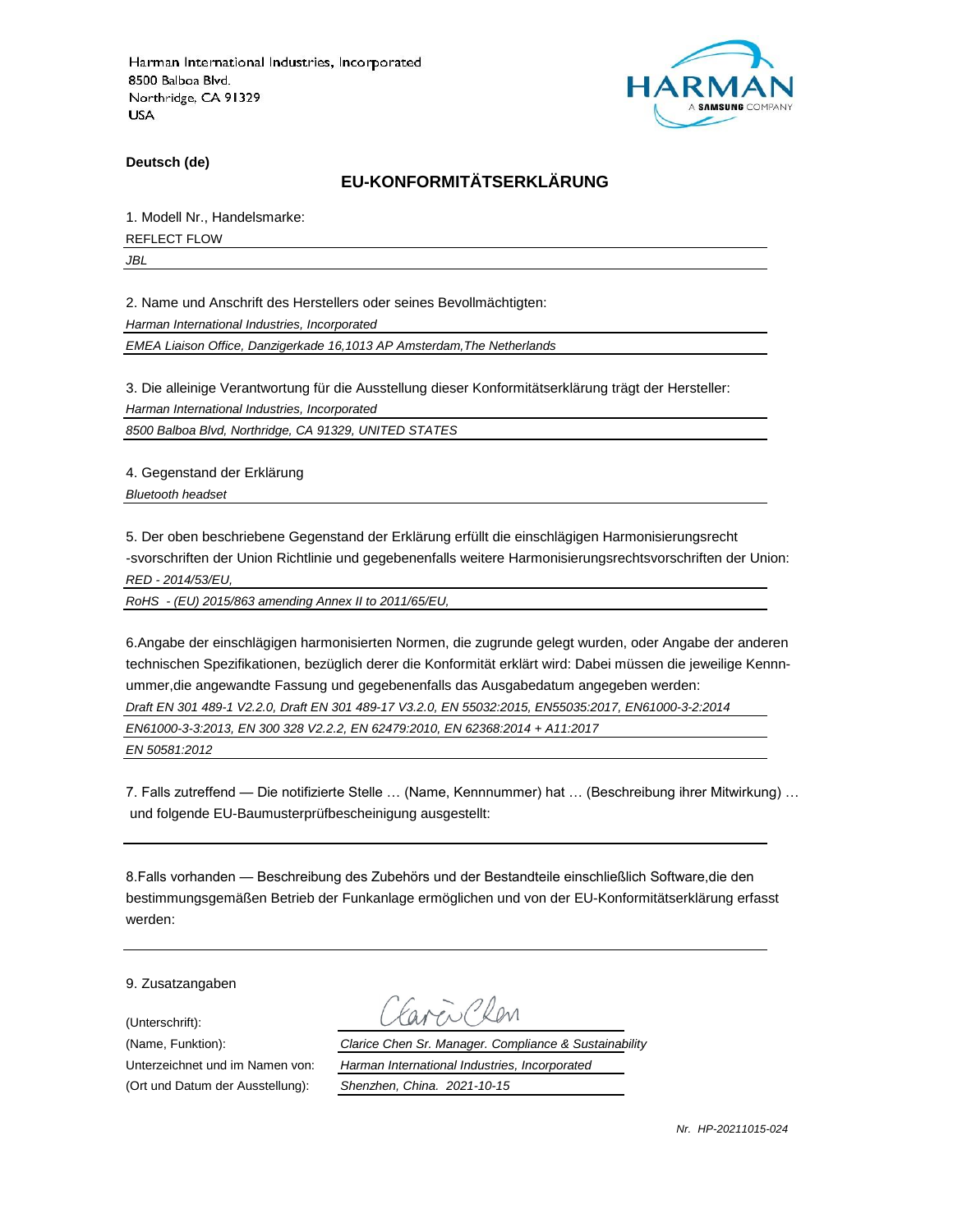

**Hrvatski (hr)**

### **EU IZJAVA O SUKLADNOSTI**

1.Model br.,marka REFLECT FLOW

*JBL*

2. Ime i adresa proizvođača ili njegovog ovlaštenog zastupnika:

*Harman International Industries, Incorporated*

*EMEA Liaison Office, Danzigerkade 16,1013 AP Amsterdam,The Netherlands*

3. Za izdavanje ove izjave o sukladnosti odgovoran je isključivo proizvođač:

*Harman International Industries, Incorporated*

*8500 Balboa Blvd, Northridge, CA 91329, UNITED STATES*

4. Predmet izjave:

*Bluetooth headset*

5. Prethodno opisani predmet izjave u skladu je s relevantnim zakonodavstvom Unije o usklađivanju i drugim zakonodavstvom Unije o usklađivanju prema potrebi:

*RED - 2014/53/EU,*

*RoHS - (EU) 2015/863 amending Annex II to 2011/65/EU,*

6. Upućivanja na odgovarajuće usklađene norme koje se upotrebljavaju ili upućivanje na druge tehničke specifikacije u odnosu na koje se deklarira sukladnost. Upućivanja moraju biti navedena s identifikacijskim brojem i verzijom te, prema potrebi, datumom izdavanja:

*Draft EN 301 489-1 V2.2.0, Draft EN 301 489-17 V3.2.0, EN 55032:2015, EN55035:2017, EN61000-3-2:2014 EN61000-3-3:2013, EN 300 328 V2.2.2, EN 62479:2010, EN 62368:2014 + A11:2017*

*EN 50581:2012*

7.Prema potrebi, prijavljeno tijelo ... (naziv, broj) … provelo je … (opis intervencije) … i izdalo potvrdu o EU ispitivanju tipa:

8. Prema potrebi, opis dodatne opreme i sastavnica, uključujući softver, koji omogućuju normalan rad radijske opreme koji je obuhvaćen EU izjavom o sukladnosti:

9. Dodatne informacije:

(potpis):

(ime, funkcija) *Clarice Chen Sr. Manager. Compliance & Sustainability* Potpisano za i u ime: *Harman International Industries, Incorporated* (mjesto i datum izdavanja): *Shenzhen, China. 2021-10-15*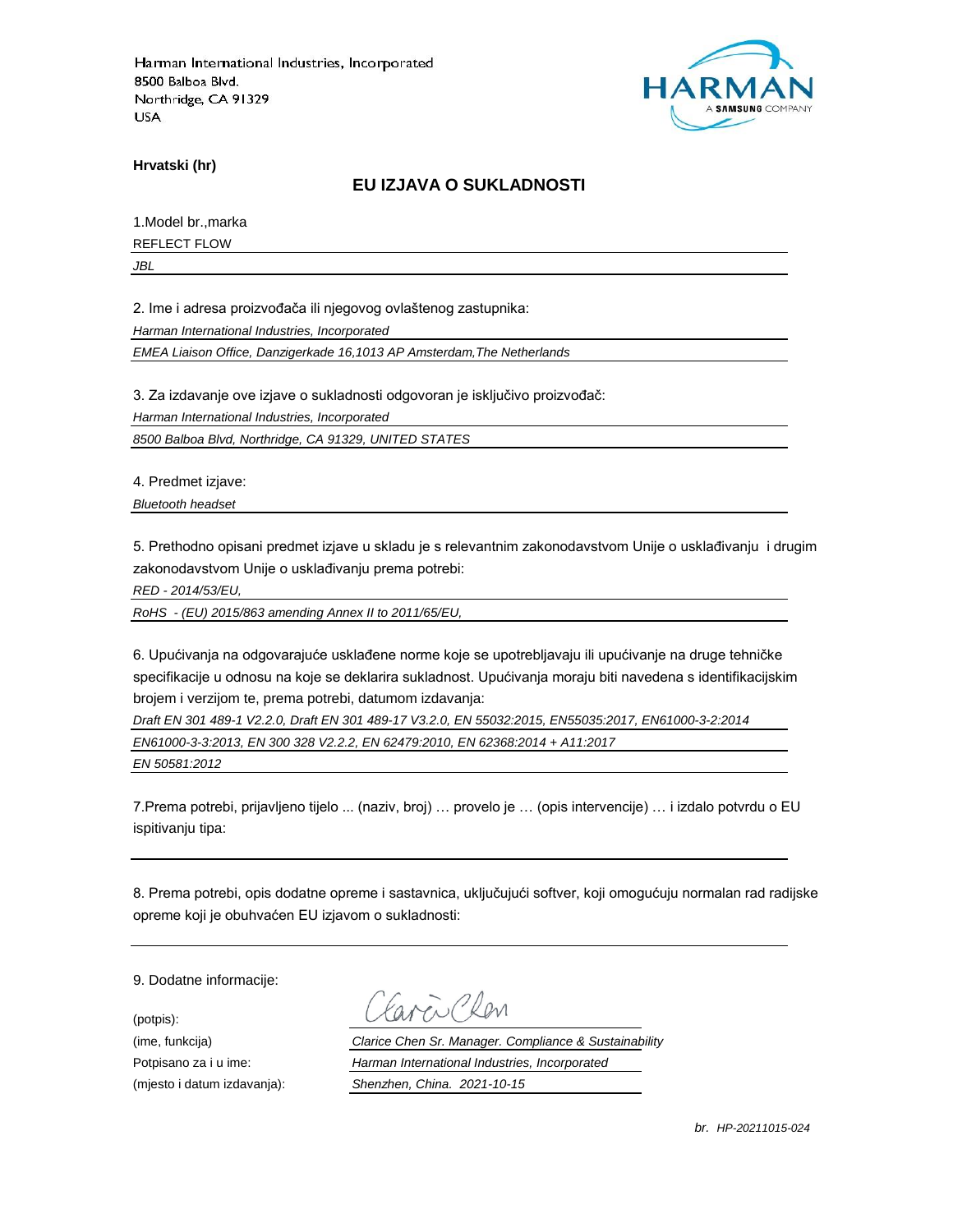

**čeština (cs)**

# **EU PROHLÁŠENÍ O SHODĚ**

1. Model č.,ochranná známka:

REFLECT FLOW

*JBL*

2. Jméno a adresa výrobce nebo jeho zplnomocněného zástupce:

*Harman International Industries, Incorporated*

*EMEA Liaison Office, Danzigerkade 16,1013 AP Amsterdam,The Netherlands*

3. Toto prohlášení o shodě se vydává na výhradní odpovědnost výrobce:

*Harman International Industries, Incorporated*

*8500 Balboa Blvd, Northridge, CA 91329, UNITED STATES*

4. Předmět prohlášení:

*Bluetooth headset*

5. Výše popsaný předmět prohlášení je ve shodě s příslušnými harmonizovanými právními předpisy Unie a náležitých případech další harmonizované právní předpisy Unie:

*RED - 2014/53/EU,*

*RoHS - (EU) 2015/863 amending Annex II to 2011/65/EU,*

6. Odkazy na příslušné harmonizované normy, které byly použity, nebo na jiné technické specifikace, na jejichž základě se shoda prohlašuje. Odkazy se uvedou s jejich identifikačním číslem a verzí a v příslušných případech rovněž s datem vydání:

*Draft EN 301 489-1 V2.2.0, Draft EN 301 489-17 V3.2.0, EN 55032:2015, EN55035:2017, EN61000-3-2:2014 EN61000-3-3:2013, EN 300 328 V2.2.2, EN 62479:2010, EN 62368:2014 + A11:2017 EN 50581:2012*

7. Případně: oznámený subjekt ... (název, číslo) … provedl … (popis opatření) … a vydal certifikát EU přezkoušení typu:

8.V příslušných případech popis příslušenství a součástí, včetně softwaru, které umožňují zamýšlené fungování rádiového zařízení v souladu s EU prohlášením o shodě:

9. Další informace:

(podpis):

(jméno, funkce): *Clarice Chen Sr. Manager. Compliance & Sustainability* Podepsáno za a jménem: *Harman International Industries, Incorporated* (místo a datum vydání): *Shenzhen, China. 2021-10-15*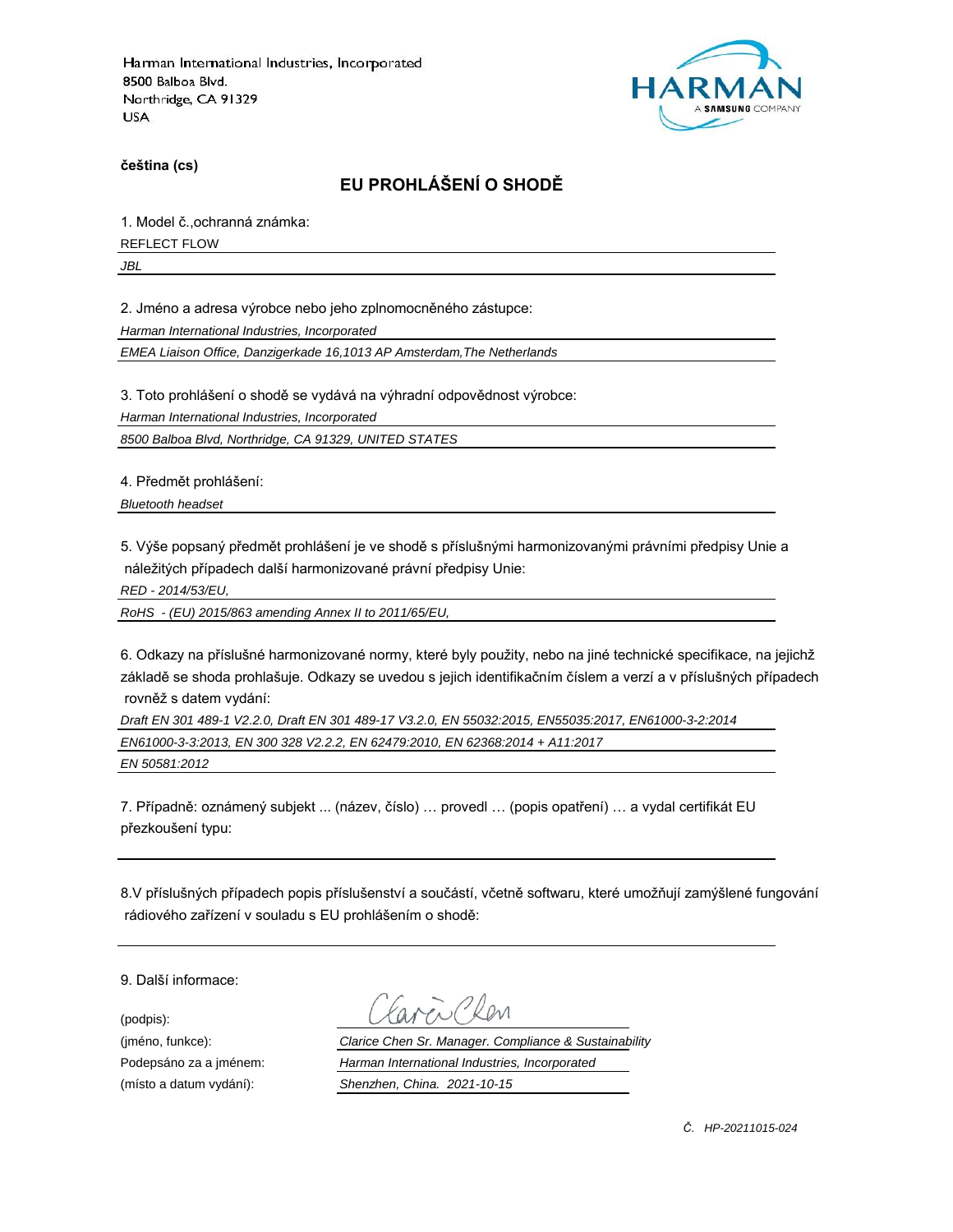

**eesti keel (et)**

#### **ELI VASTAVUSDEKLARATSIOON**

1. Tootenumber,kaubamärk:

REFLECT FLOW

*JBL*

2. Tootja või tema volitatud esindaja nimi ja aadress:

*Harman International Industries, Incorporated*

*EMEA Liaison Office, Danzigerkade 16,1013 AP Amsterdam,The Netherlands*

3. Käesolev vastavusdeklaratsioon on välja antud tootja ainuvastutusel:

*Harman International Industries, Incorporated*

*8500 Balboa Blvd, Northridge, CA 91329, UNITED STATES*

4. Deklareeritav toode:

*Bluetooth headset*

5. Ülalkirjeldatud deklareeritav toode on kooskõlas asjakohaste liidu ühtlustamisõigusaktidega ja Muud liidu ühtlustamisõigusaktid (vajaduse korral):

*RED - 2014/53/EU,*

*RoHS - (EU) 2015/863 amending Annex II to 2011/65/EU,*

6. Viited kasutatud harmoneeritud standarditele või muudele tehnilistele kirjeldustele, millele vastavust deklareeritakse. Viidetele peab lisama nende identifitseerimisnumbri ja versiooni ning vajaduse korral väljaandmise kuupäeva:

*Draft EN 301 489-1 V2.2.0, Draft EN 301 489-17 V3.2.0, EN 55032:2015, EN55035:2017, EN61000-3-2:2014 EN61000-3-3:2013, EN 300 328 V2.2.2, EN 62479:2010, EN 62368:2014 + A11:2017 EN 50581:2012*

7.Vajaduse korral: teavitatud asutus … (nimi, number) … teostas … (tegevuse kirjeldus) … ja andis välja Eli tüübihindamistõendi:

8.Vajaduse korral selliste tarvikute ja osade, samuti tarkvara kirjeldus, mis võimaldavad raadioseadet kasutada ettenähtud otstarbel ja kooskõlas ELi vastavusdeklaratsiooniga:

9. Lisateave:

(allkiri):

(nimi, ametinimetus): *Clarice Chen Sr. Manager. Compliance & Sustainability* Alla kirjutanud (kelle poolt/nimel): *Harman International Industries, Incorporated* (väljaandmise koht ja kuupäev): *Shenzhen, China. 2021-10-15*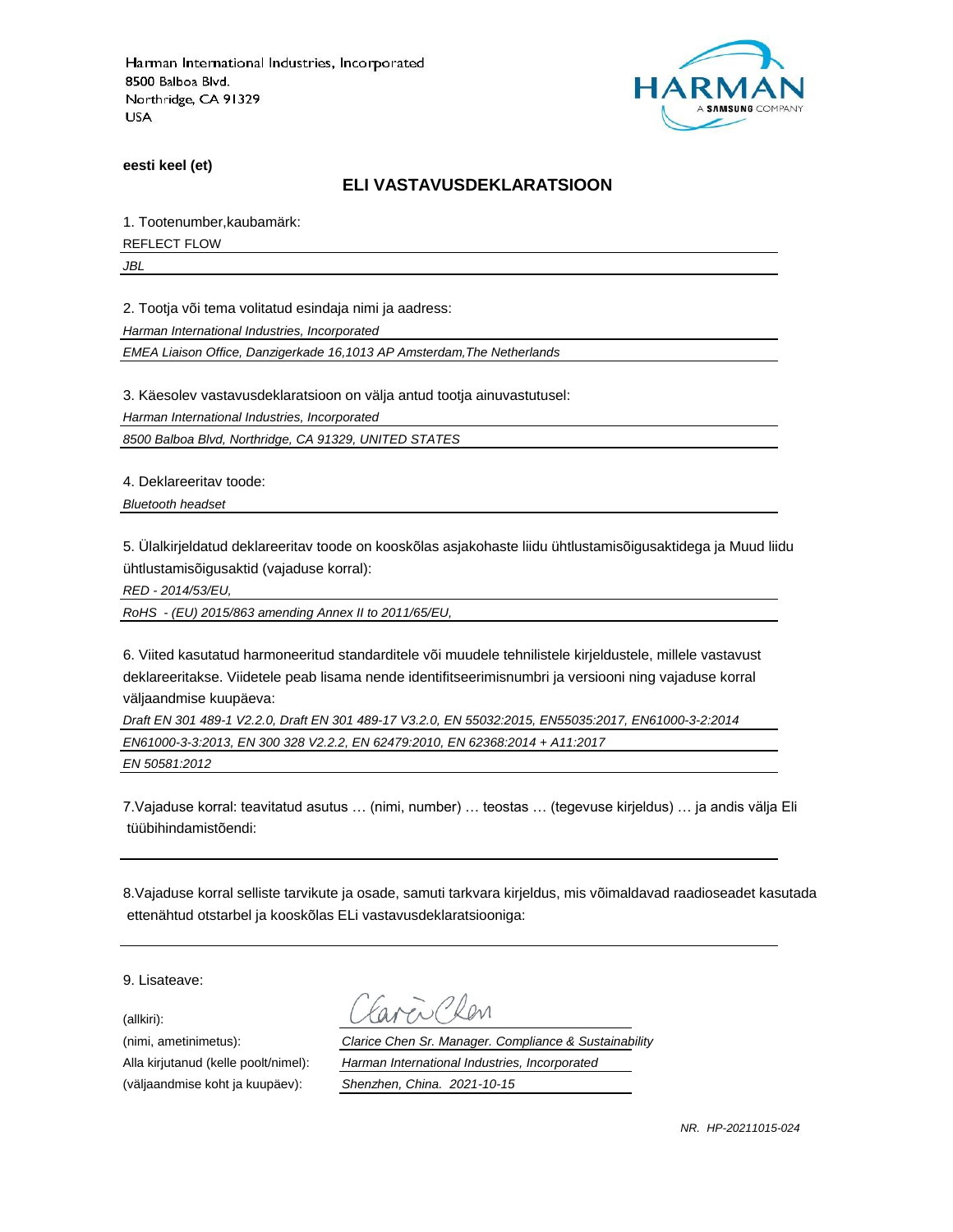

**español (es)**

### **DECLARACIÓN UE DE CONFORMIDAD**

1. Nombre del Modelo,marca:

REFLECT FLOW

*JBL*

2. Nombre y dirección del fabricante o de su representante autorizado:

*Harman International Industries, Incorporated*

*EMEA Liaison Office, Danzigerkade 16,1013 AP Amsterdam,The Netherlands*

3. La presente declaración de conformidad se expide bajo la exclusiva responsabilidad del fabricante.

*Harman International Industries, Incorporated*

*8500 Balboa Blvd, Northridge, CA 91329, UNITED STATES*

4. Objeto de la declaración:

*Bluetooth headset*

5. El objeto de la declaración descrito anteriormente es conforme con la legislación de armonización pertinente de la Unión y Otra legislación de armonización de la Unión, cuando sea aplicable:

*RED - 2014/53/EU,*

*RoHS - (EU) 2015/863 amending Annex II to 2011/65/EU,*

6.Referencias a las normas armonizadas pertinentes utilizadas o referencias a las otras especificaciones técnicas en relación con las cuales se declara la conformidad. Las referencias se enumerarán con su número de identificación y su versión y, en su caso, la fecha de emisión:

*Draft EN 301 489-1 V2.2.0, Draft EN 301 489-17 V3.2.0, EN 55032:2015, EN55035:2017, EN61000-3-2:2014 EN61000-3-3:2013, EN 300 328 V2.2.2, EN 62479:2010, EN 62368:2014 + A11:2017*

*EN 50581:2012*

7. Cuando proceda: El organismo notificado … (nombre, número) … ha efectuado … (descripción de la intervención) … y expedido el certificado de examen UE de tipo:

8. Cuando proceda, descripción de los accesorios y componentes, incluido el software, que permiten que el equipo radioeléctrico funcione como estaba previsto y esté amparado por la declaración UE de conformidad:

9. Información adicional:

(Firma):

Plen

(nombre, cargo): *Clarice Chen Sr. Manager. Compliance & Sustainability* Firmado en nombre de: *Harman International Industries, Incorporated* (lugar y fecha de expedición): *Shenzhen, China. 2021-10-15*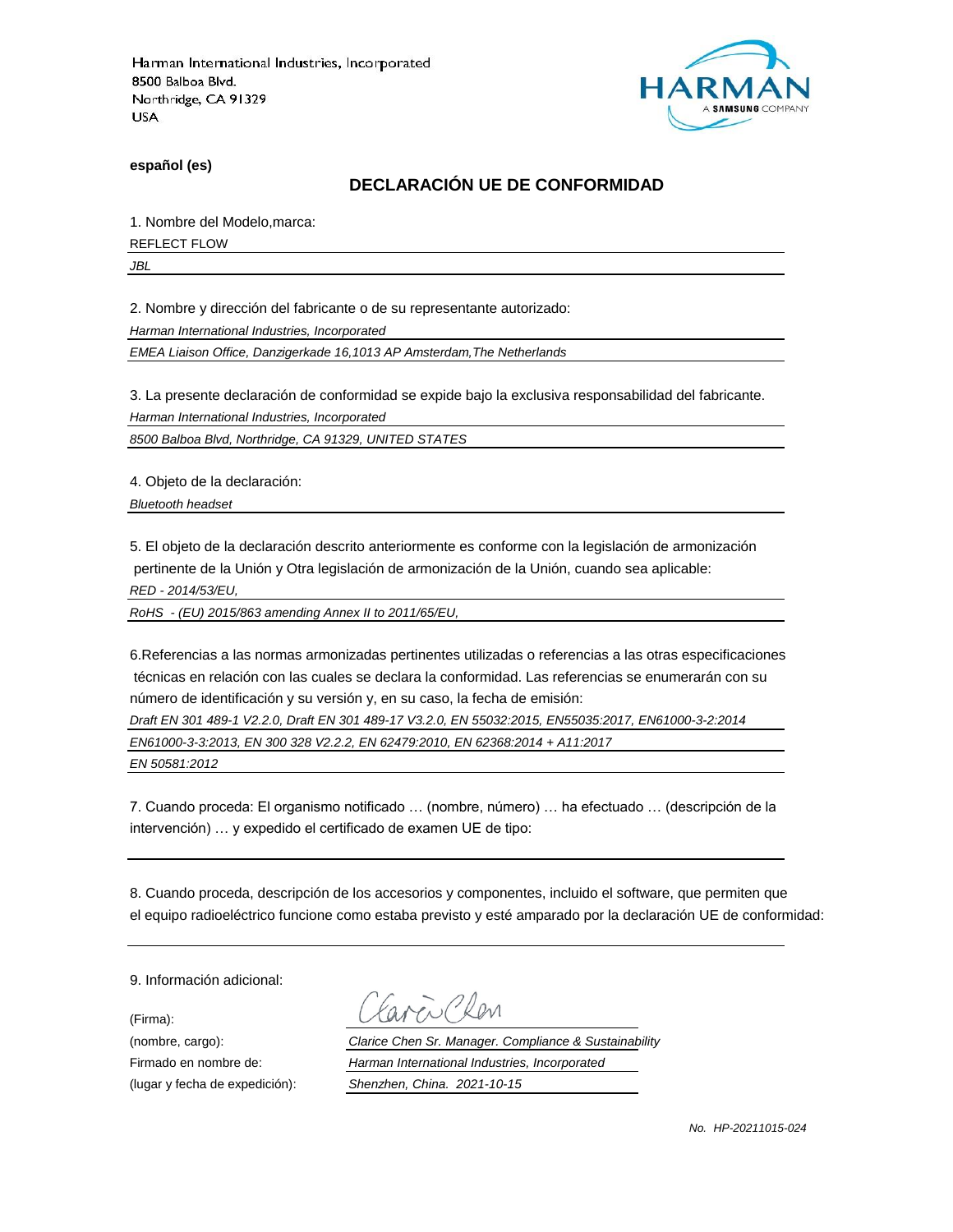

**italiano (it)**

### **DICHIARAZIONE DI CONFORMITÀ UE**

1. Modello n.,brand:

REFLECT FLOW

*JBL*

2. Nome e indirizzo del fabbricante o del suo rappresentante autorizzato:

*Harman International Industries, Incorporated*

*EMEA Liaison Office, Danzigerkade 16,1013 AP Amsterdam,The Netherlands*

3. La presente dichiarazione di conformità è rilasciata sotto l'esclusiva responsabilità del fabbricante:

*Harman International Industries, Incorporated*

*8500 Balboa Blvd, Northridge, CA 91329, UNITED STATES*

4. Oggetto della dichiarazione:

*Bluetooth headset*

5. L'oggetto della dichiarazione di cui sopra è conforme alla pertinente normativa di armonizzazione dell'Unione e Se del caso, altre normative di armonizzazione dell'Unione:

*RED - 2014/53/EU,*

*RoHS - (EU) 2015/863 amending Annex II to 2011/65/EU,*

6. Riferimento alle pertinenti norme armonizzate utilizzate o riferimenti alle altre specifiche tecniche in relazione alle quali è dichiarata la conformità. I riferimenti devono essere indicati con il loro numero di identificazione e versione e, se del caso, la data di emissione:

*Draft EN 301 489-1 V2.2.0, Draft EN 301 489-17 V3.2.0, EN 55032:2015, EN55035:2017, EN61000-3-2:2014*

*EN61000-3-3:2013, EN 300 328 V2.2.2, EN 62479:2010, EN 62368:2014 + A11:2017*

*EN 50581:2012*

7. Se del caso, l'organismo notificato … (denominazione, numero) … ha effettuato … (descrizione dell'intervento) … e rilasciato il certificato di esame UE del tipo:

8. Se del caso, una descrizione degli accessori e dei componenti inclusi nella dichiarazione di con -formità UE,compreso il software, che consentono all'apparecchiatura radio di funzionare come previsto:

9. Informazioni supplementari:

(Firma):

(luogo e data del rilascio): *Shenzhen, China. 2021-10-15*

i Plan

(nome, funzione): *Clarice Chen Sr. Manager. Compliance & Sustainability* Firmato a nome e per conto di: *Harman International Industries, Incorporated*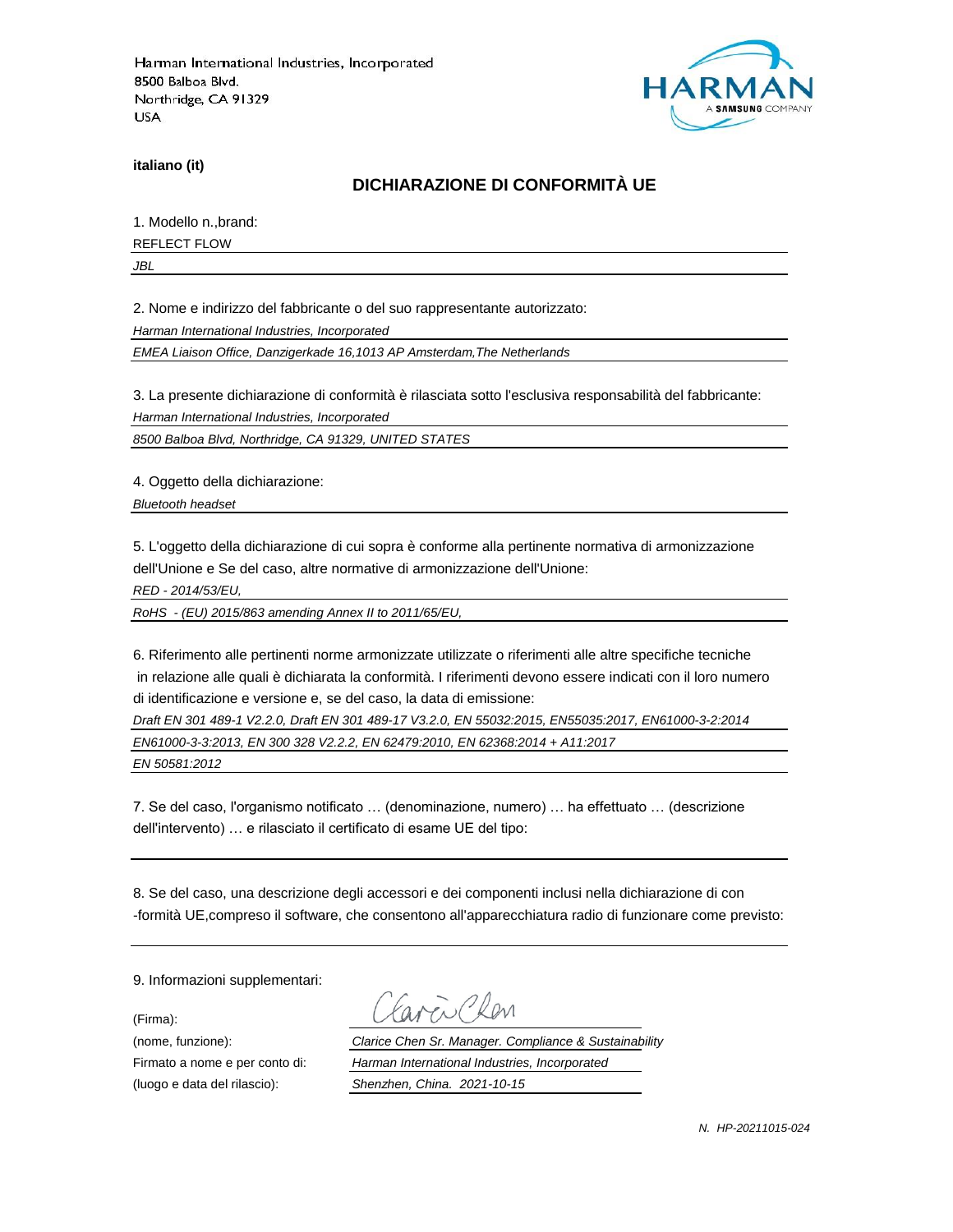

**dansk (da)**

### **EU-OVERENSSTEMMELSESERKLÆ RING**

1. Model nr., mærke:

REFLECT FLOW

*JBL*

2. Navn og adresse på fabrikanten eller dennes bemyndigede repræ sentant:

*Harman International Industries, Incorporated*

*EMEA Liaison Office, Danzigerkade 16,1013 AP Amsterdam,The Netherlands*

3. Denne overensstemmelseserklæring udstedes på fabrikantens ansvar:

*Harman International Industries, Incorporated*

*8500 Balboa Blvd, Northridge, CA 91329, UNITED STATES*

4. Erklæringens genstand:

*Bluetooth headset*

5. Genstanden for erklæringen, som beskrevet ovenfor, er i overensstemmelse med den relevante EU-harmoniseringslovgivning og Eventuelt anden EU-harmoniseringslovgivning:

*RED - 2014/53/EU,*

*RoHS - (EU) 2015/863 amending Annex II to 2011/65/EU,*

6.Henvisninger til de relevante anvendte harmoniserede standarder eller henvisninger til de andre tekniske specifikationer, som der erklæres overensstemmelse med. Henvisninger angives med deres identifikationsnummer og version og eventuelt udstedelsesdato:

*Draft EN 301 489-1 V2.2.0, Draft EN 301 489-17 V3.2.0, EN 55032:2015, EN55035:2017, EN61000-3-2:2014 EN61000-3-3:2013, EN 300 328 V2.2.2, EN 62479:2010, EN 62368:2014 + A11:2017*

*EN 50581:2012*

7. Hvor det er relevant, det bemyndigede organ … (navn, nummer) har foretaget … (beskrivelse af aktiviteten) … og udstedt EU-typeafprøvningsattest:

8. I givet fald beskrivelse af tilbehør og komponenter, herunder software, som får radioudstyret til at fungere efter hensigten og er dækket af EU-overensstemmelseserklæringen:

9. Supplerende oplysninger:

(Underskrift):

(udstedelsessted og -dato): *Shenzhen, China. 2021-10-15*

(navn, stilling) (underskrift): *Clarice Chen Sr. Manager. Compliance & Sustainability* Underskrevet for og på vegne af: *Harman International Industries, Incorporated*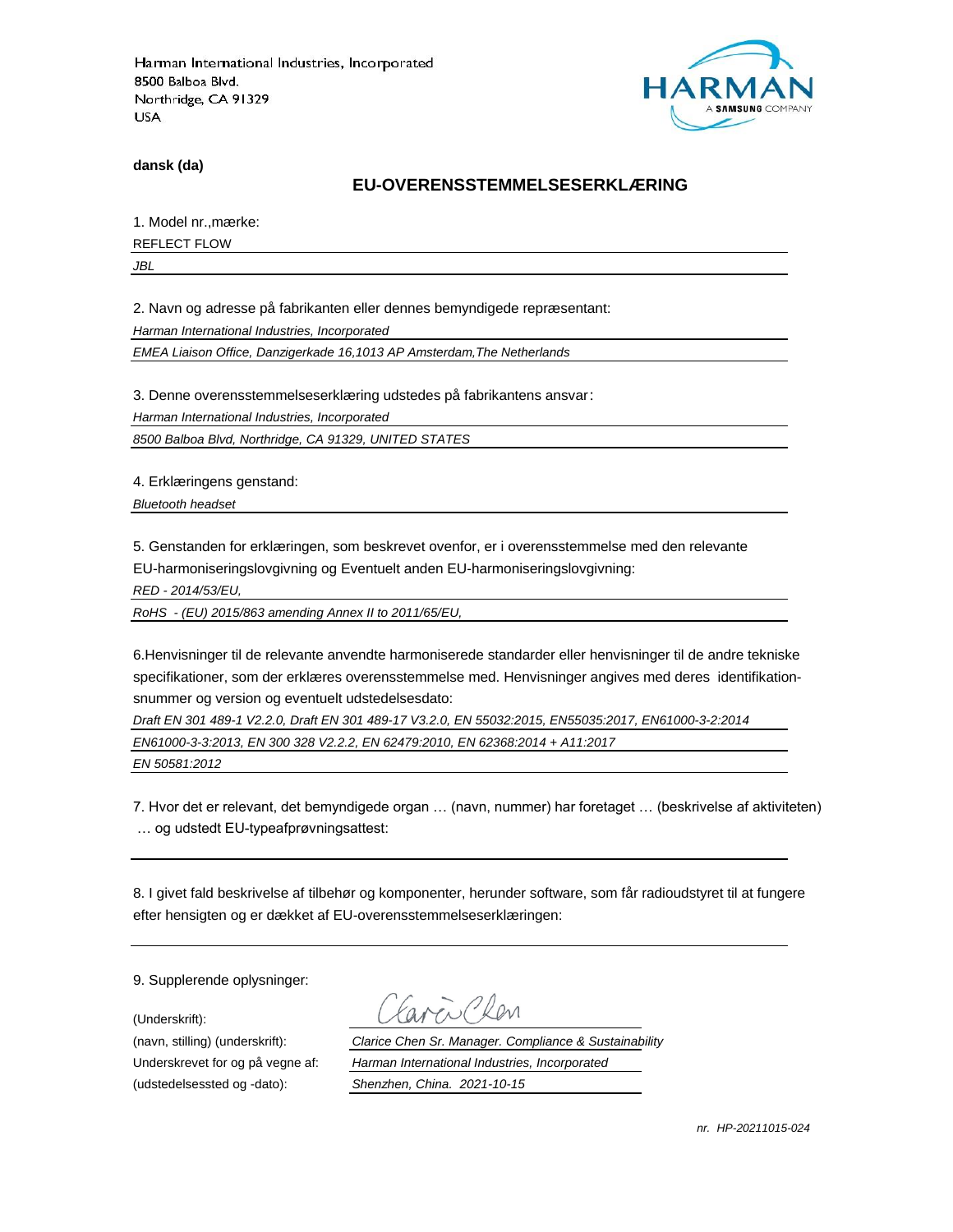

**ελληνικά (el)**

#### **ΔΗΛΩΣΗ ΣΥΜΜΟΡΦΩΣΗΣ ΕΕ**

1. Αριθμός μοντέλου, εμπορικό σήμα: REFLECT FLOW

*JBL*

2. Όνομα και διεύθυνση του κατασκευαστή ή του εξουσιοδοτημένου αντιπροσώπου του:

*Harman International Industries, Incorporated*

*EMEA Liaison Office, Danzigerkade 16,1013 AP Amsterdam,The Netherlands*

3. Η παρούσα δήλωση συμμόρφωσης εκδίδεται με αποκλειστική ευθύνη του κατασκευαστή:

*Harman International Industries, Incorporated*

*8500 Balboa Blvd, Northridge, CA 91329, UNITED STATES*

4.Αντικείμενο της δήλωσης:

*Bluetooth headset*

5. Ο στόχος της δήλωσης που περιγράφεται παραπάνω είναι σύμφωνος προς τη σχετική ενωσιακή νομοθεσία εναρμόνισης και Άλλη ενωσιακή νομοθεσία εναρμόνισης, κατά περίπτωση

*RED - 2014/53/EU,*

*RoHS - (EU) 2015/863 amending Annex II to 2011/65/EU,*

6. Αναφορές στα σχετικά εναρμονισμένα πρότυπα που χρησιμοποιούνται ή αναφορές στις λοιπές τεχνικές προδιαγραφές σε σχέση με τις οποίες δηλώνεται η συμμόρφωση. Οι αναφορές πρέπει να απαριθμούνται με τον αριθμό αναγνώρισης και την έκδοση και, κατά περίπτωση, την ημερομηνία δημοσίευσής τους: *Draft EN 301 489-1 V2.2.0, Draft EN 301 489-17 V3.2.0, EN 55032:2015, EN55035:2017, EN61000-3-2:2014 EN61000-3-3:2013, EN 300 328 V2.2.2, EN 62479:2010, EN 62368:2014 + A11:2017 EN 50581:2012*

7.Όπου έχει εφαρμογή, ο κοινοποιημένος οργανισμός … (ονομασία, αριθμός) … πραγματοποίησε (περιγραφή της παρέμβασης) … και εξέδωσε το πιστοποιητικό εξέτασης τύπου ΕΕ:

8.Όπου έχει εφαρμογή, περιγραφή των παρελκόμενων και εξαρτημάτων, συμπεριλαμβανομένου του λογισμικού, που επιτρέπουν στον ραδιοεξοπλισμό να λειτουργεί όπως προβλέπεται και που καλύπτ -N43ονται από τη δήλωση συμμόρφωσης:

9. Συμπληρωματικές πληροφορίες:

(υπογραφή):

(τόπος και ημερομηνία έκδοσης): *Shenzhen, China. 2021-10-15*

 $R_{\text{N}}$ (όνομα, θέση): *Clarice Chen Sr. Manager. Compliance & Sustainability* Υπογραφή για λογαριασμό εξ ονόματος: *Harman International Industries, Incorporated*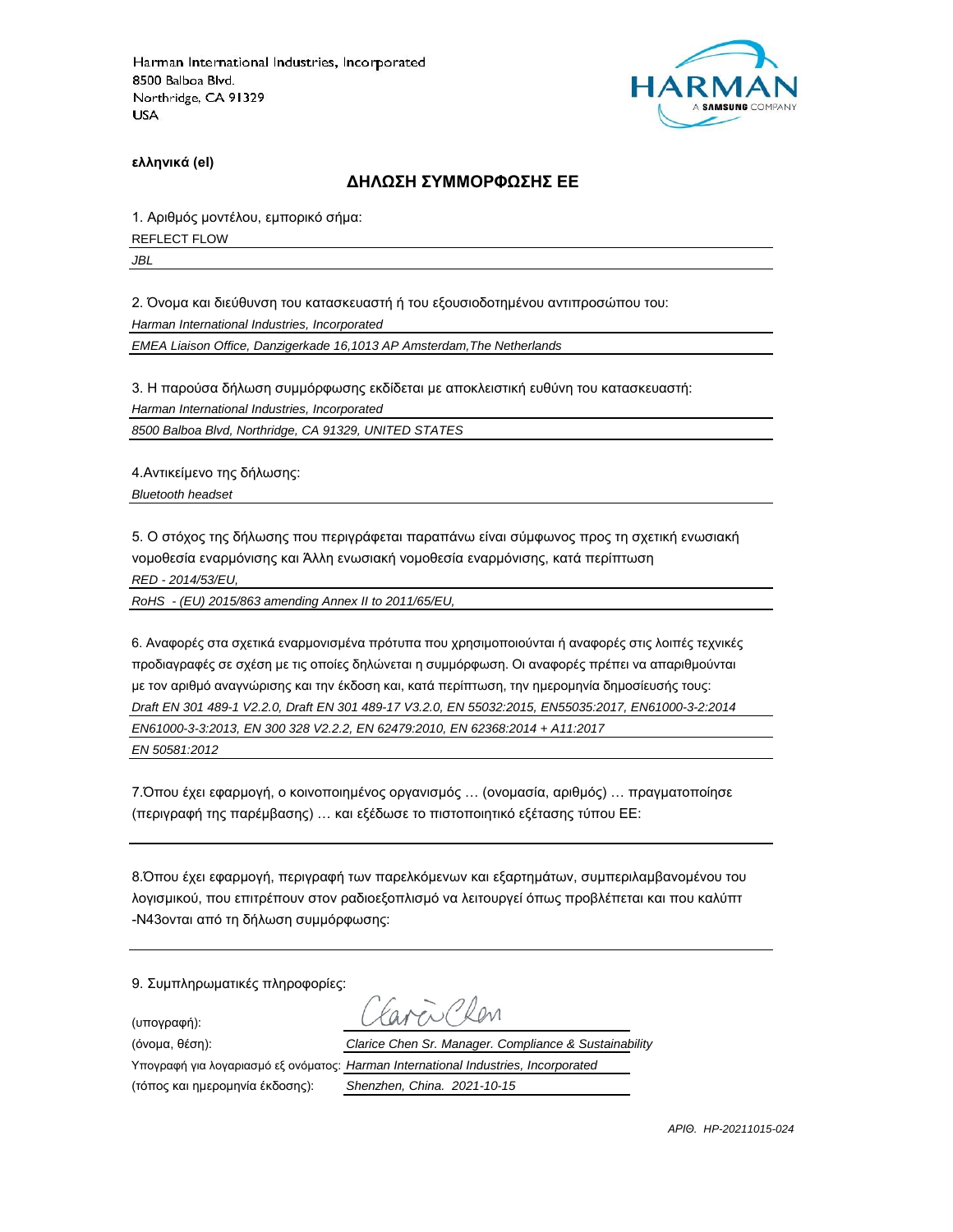

**français (fr)**

#### **DECLARATION UE DE CONFORMITE**

1. numéro de modèle,marque:

REFLECT FLOW

*JBL*

2. Nom et adresse du fabricant ou de son mandataire:

*Harman International Industries, Incorporated*

*EMEA Liaison Office, Danzigerkade 16,1013 AP Amsterdam,The Netherlands*

3. La présente déclaration de conformité est établie sous la seule responsabilité du fabricant:

*Harman International Industries, Incorporated*

*8500 Balboa Blvd, Northridge, CA 91329, UNITED STATES*

4. Objet de la déclaration:

*Bluetooth headset*

5. L'objet de la déclaration décrit ci-dessus est conforme à la législation d'harmonisation de l'Union applicable et Autres législations d'harmonisation de l'Union, s'il y a lieu:

*RED - 2014/53/EU,*

*RoHS - (EU) 2015/863 amending Annex II to 2011/65/EU,*

6. Références des normes harmonisées pertinentes appliquées ou des autres spécifications techniques par rapport auxquelles la conformité est déclarée. Il faut indiquer, pour chaque référence, le numéro d'identification, la version et, le cas échéant, la date d'émission:

*Draft EN 301 489-1 V2.2.0, Draft EN 301 489-17 V3.2.0, EN 55032:2015, EN55035:2017, EN61000-3-2:2014 EN61000-3-3:2013, EN 300 328 V2.2.2, EN 62479:2010, EN 62368:2014 + A11:2017*

*EN 50581:2012*

7.S'il y a lieu: l'organisme notifié … (nom, numéro) … a réalisé … (description de l'intervention) … et a délivré le certificat d'examen UE de type:

8.S'il y a lieu, description des accessoires et des éléments (y compris logiciels) qui permettent à l'équipement radioélectrique de fonctionner selon sa destination et qui sont couverts par la déclaration UE de conformité:

9. Informations complémentaires:

(Signature):

(nom, fonction): *Clarice Chen Sr. Manager. Compliance & Sustainability* Signé par et au nom de: *Harman International Industries, Incorporated* (lieu et date d'émission): *Shenzhen, China. 2021-10-15*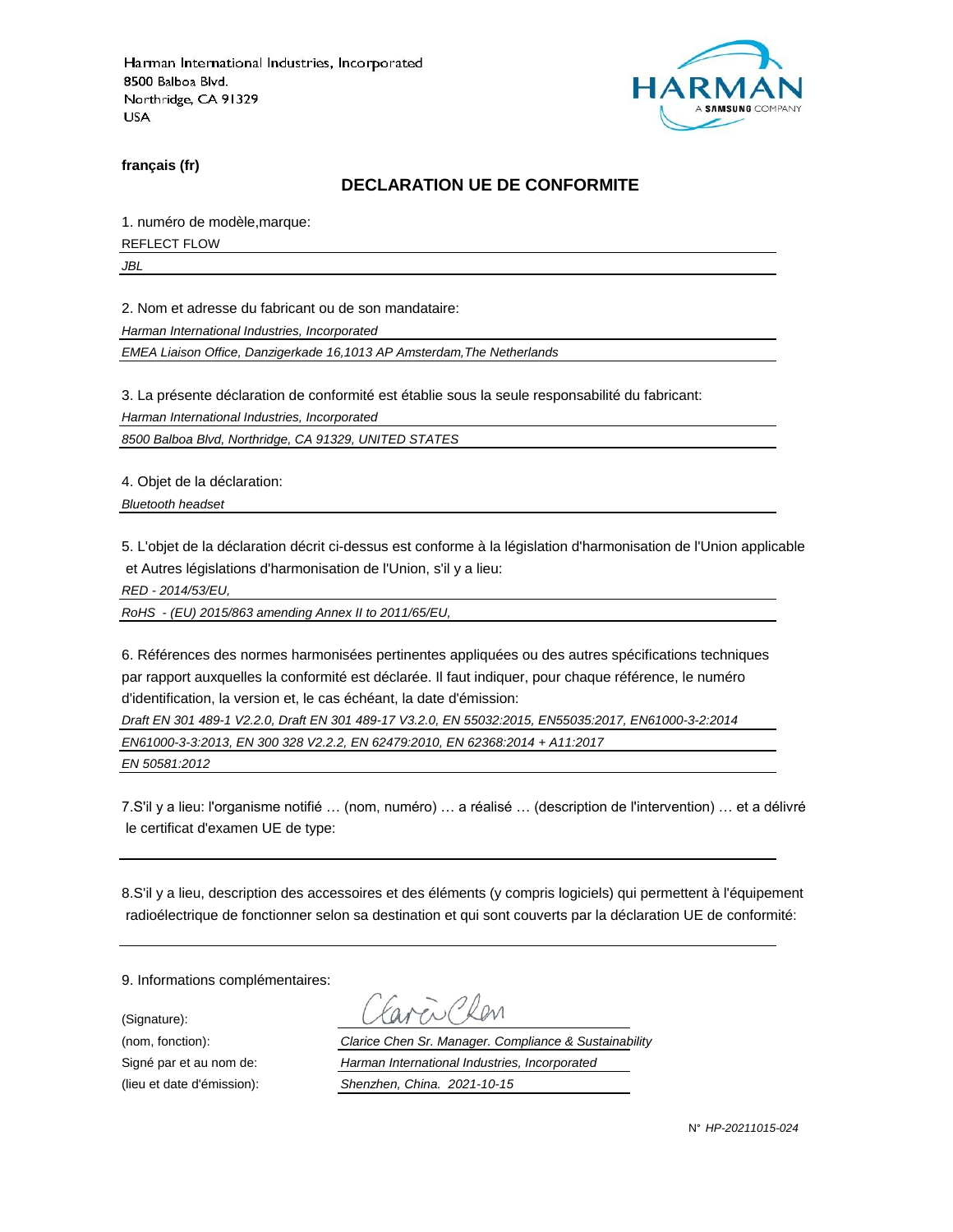

**latviešu valoda (lv)**

## **ES ATBILSTĪBAS DEKLARĀCIJA**

1. Modela Nr.,brand:

REFLECT FLOW

*JBL*

2. Ražotāja vai viņa pilnvarotā pārstāvja vārds, uzvārds/nosaukums un adrese:

*Harman International Industries, Incorporated*

*EMEA Liaison Office, Danzigerkade 16,1013 AP Amsterdam,The Netherlands*

3. Šī atbilstības deklarācija ir izdota vienīgi uz šāda ražotāja atbildību:

*Harman International Industries, Incorporated*

*8500 Balboa Blvd, Northridge, CA 91329, UNITED STATES*

4. Deklarācijas priekšmets:

*Bluetooth headset*

5. Iepriekš aprakstītais deklarācijas priekšmets atbilst attiecīgajam Savienības saskaņotajam tiesību aktam un Citam Savienības saskaņotajam tiesību aktam, ja piemērojams

*RED - 2014/53/EU,*

*RoHS - (EU) 2015/863 amending Annex II to 2011/65/EU,*

6. Atsauces uz attiecīgajiem izmantojamiem saskaņotajiem standartiem vai uz citām tehniskajām specifikācijām ,attiecībā uz ko tiek deklarēta atbilstība. Atsauces jāuzskaita ar to identifikācijas numuriem un versijām un attiecīgā gadījumā ar izdošanas datumu:

*Draft EN 301 489-1 V2.2.0, Draft EN 301 489-17 V3.2.0, EN 55032:2015, EN55035:2017, EN61000-3-2:2014 EN61000-3-3:2013, EN 300 328 V2.2.2, EN 62479:2010, EN 62368:2014 + A11:2017 EN 50581:2012*

7. Attiecīgā gadījumā paziņotā struktūra … (nosaukums, numurs) … ir veikusi … (darbības apraksts) … un izdevusi ES tipa pārbaudes sertifikātu:

8.Attiecīgā gadījumā palīgierīču un komponentu apraksts, ieskaitot programmatūras aprakstu,kas nodrošina radioiekārtas paredzēto darbību un uz ko attiecas ES atbilstības deklarācija:

9. Papildinformācija:

(Paraksts):

(vārds, uzvārds, amats): *Clarice Chen Sr. Manager. Compliance & Sustainability* Parakstīts šādas personas vārdā: *Harman International Industries, Incorporated* (izdošanas vieta un datums): *Shenzhen, China. 2021-10-15*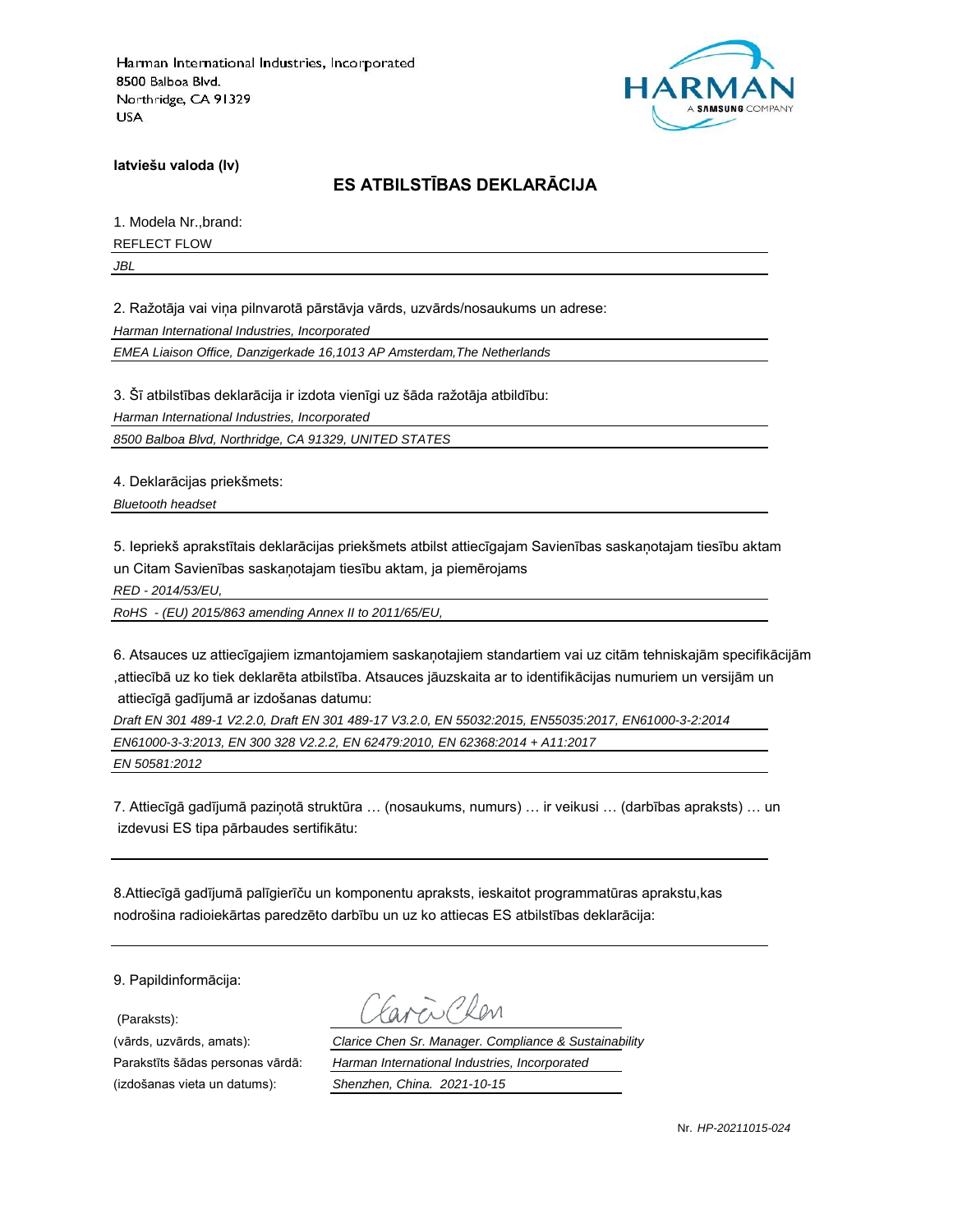

**lietuvių kalba (lt)**

### **ES ATITIKTIES DEKLARACIJA**

1. Modelio Nr., Prekės ženklas: REFLECT FLOW

*JBL*

2. Gamintojo arba jo įgaliotojo atstovo pavadinimas ir adresas:

*Harman International Industries, Incorporated*

*EMEA Liaison Office, Danzigerkade 16,1013 AP Amsterdam,The Netherlands*

3. Ši atitikties deklaracija išduota tik gamintojo atsakomybe:

*Harman International Industries, Incorporated*

*8500 Balboa Blvd, Northridge, CA 91329, UNITED STATES*

4. Deklaracijos objektas:

*Bluetooth headset*

5. Pirmiau aprašytas deklaracijos objektas atitinka susijusius derinamuosius Sąjungos teisės aktus ir kitus derinamuosius Sąjungos teisės aktus, jeigu taikoma.

*RED - 2014/53/EU,*

*RoHS - (EU) 2015/863 amending Annex II to 2011/65/EU,*

6. Nuorodos į susijusius taikytus darniuosius standartus arba kitas technines specifikacijas, pagal kurias buvo deklaruota atitiktis. Nuorodos turi būti išvardijamos nurodant jų identifikacinius numerius,ersijas ir, kai taikoma, paskelbimo datas:

*Draft EN 301 489-1 V2.2.0, Draft EN 301 489-17 V3.2.0, EN 55032:2015, EN55035:2017, EN61000-3-2:2014 EN61000-3-3:2013, EN 300 328 V2.2.2, EN 62479:2010, EN 62368:2014 + A11:2017 EN 50581:2012*

7. Kai taikytina, notifikuotoji įstaiga … (pavadinimas, numeris)… atliko… (dalyvavimo procese aprašymas) ir išdavė ES tipo tyrimo sertifikatą:

8. Kai taikytina, pagalbinių įtaisų ir komponentų, įskaitant programinę įrangą, kurie leidžia radijo įrenginiams veikti pagal paskirtį ir yra įtraukti į ES atitikties deklaraciją, aprašas:

9. Papildoma informacija:

(Parašas):

(vardas ir pavardė, pareigos): *Clarice Chen Sr. Manager. Compliance & Sustainability* Už ką ir kieno vardu pasirašyta: *Harman International Industries, Incorporated* (išdavimo data ir vieta): *Shenzhen, China. 2021-10-15*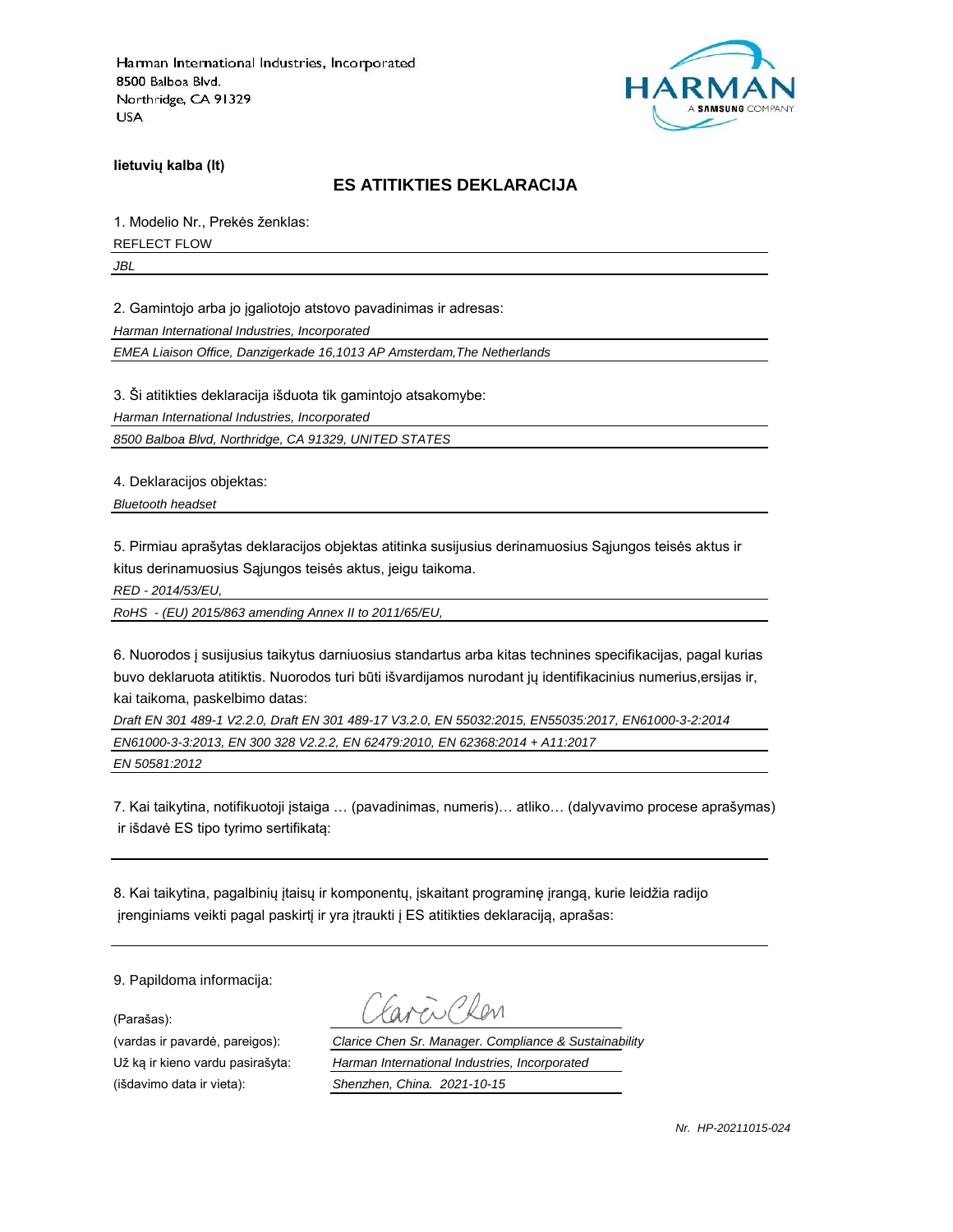

**Nederlands (nl)**

#### **EU-CONFORMITEITSVERKLARING**

1.Model nr.,Merk:

REFLECT FLOW

*JBL*

2. Naam en adres van de fabrikant of zijn gemachtigde:

*Harman International Industries, Incorporated*

*EMEA Liaison Office, Danzigerkade 16,1013 AP Amsterdam,The Netherlands*

3. Deze conformiteitsverklaring wordt afgegeven onder volledige verantwoordelijkheid van de fabrikant:

*Harman International Industries, Incorporated*

*8500 Balboa Blvd, Northridge, CA 91329, UNITED STATES*

4. Voorwerp van de verklaring:

*Bluetooth headset*

5.Het hierboven beschreven voorwerp van de verklaring is in overeenstemming met de desbetreffende harmonisatiewetgeving van de Unie en andere harmonisatiewetgeving van de Unie, indien van toepassing: *RED - 2014/53/EU,*

*RoHS - (EU) 2015/863 amending Annex II to 2011/65/EU,*

6. Vermelding van de toegepaste relevante geharmoniseerde normen of van de andere technische specificaties waarop de conformiteitsverklaring betrekking heeft. Bij de opgave van de referenties moeten het identificatie nummer en de versie en, in voorkomend geval, de datum van publicatie worden vermeld:

*Draft EN 301 489-1 V2.2.0, Draft EN 301 489-17 V3.2.0, EN 55032:2015, EN55035:2017, EN61000-3-2:2014*

*EN61000-3-3:2013, EN 300 328 V2.2.2, EN 62479:2010, EN 62368:2014 + A11:2017*

*EN 50581:2012*

7.(Indien van toepassing) De aangemelde instantie … (naam, nummer) … heeft een … (beschrijving van de werkzaamheden) … uitgevoerd en het certificaat van EU-typeonderzoek … afgegeven:

8. Indien van toepassing, beschrijving van de accessoires en onderdelen, die het mogelijk maken dat de radioapparatuur functioneert zoals bedoeld en die onder de EU-conformiteitsverklaring vallen:

9. Aanvullende informatie:

(Handtekening):

(naam, functie): *Clarice Chen Sr. Manager. Compliance & Sustainability* Ondertekend voor en namens: *Harman International Industries, Incorporated* (plaats en datum van afgifte): *Shenzhen, China. 2021-10-15*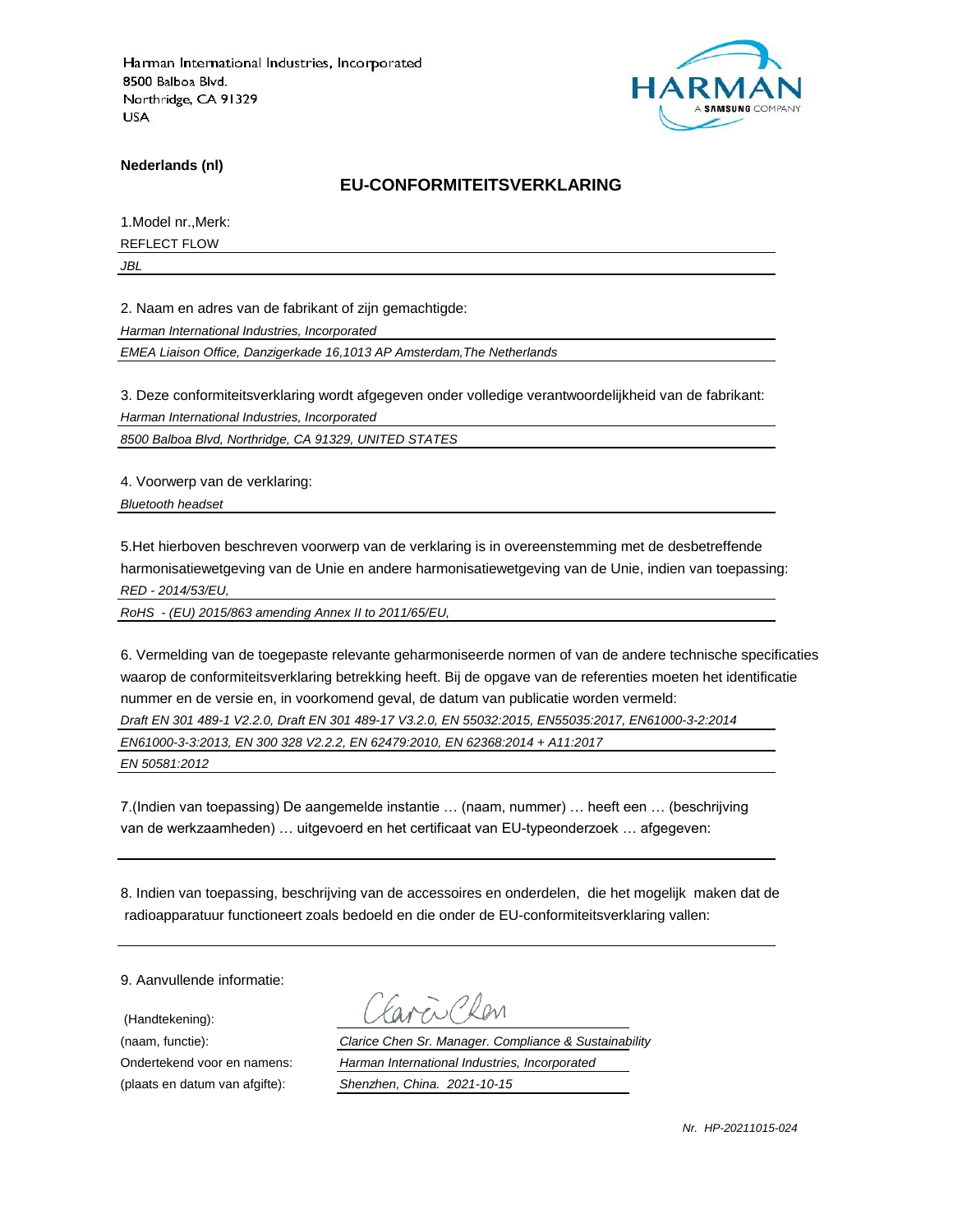

**Română (ro)**

### **DECLARAȚIA UE DE CONFORMITATE**

1. Număr model, marcă:

REFLECT FLOW

*JBL*

2. Denumirea și adresa producătorului sau a reprezentantului său autorizat:

*Harman International Industries, Incorporated*

*EMEA Liaison Office, Danzigerkade 16,1013 AP Amsterdam,The Netherlands*

3. Prezenta declarație de conformitate este emisă pe răspunderea exclusivă a producătorului:

*Harman International Industries, Incorporated*

*8500 Balboa Blvd, Northridge, CA 91329, UNITED STATES*

4.Obiectul declarației:

*Bluetooth headset*

5. Obiectul declarației descris mai sus este în conformitate cu legislația relevantă de armonizare a Uniunii: și După caz, alte acte din legislația de armonizare a Uniunii

*RED - 2014/53/EU,*

*RoHS - (EU) 2015/863 amending Annex II to 2011/65/EU,*

6. Trimiterile la standardele armonizate relevante folosite sau trimiterile la alte specificații tehnice în legătură cu care se declară conformitatea. Referințele sunt enumerate împreună cu numerele de identificare și cu versiunea acestora precum și cu data eliberării, după caz:

*Draft EN 301 489-1 V2.2.0, Draft EN 301 489-17 V3.2.0, EN 55032:2015, EN55035:2017, EN61000-3-2:2014 EN61000-3-3:2013, EN 300 328 V2.2.2, EN 62479:2010, EN 62368:2014 + A11:2017*

*EN 50581:2012*

7. După caz, organismul notificat … (denumire, număr) ... a efectuat … (descrierea intervenției) și a emis certificatul de examinare UE de tip:

8. După caz, o descriere a accesoriilor și componentelor, inclusiv a produselor software, care permit echipamentelor radio să funcționeze corespunzător și care sunt incluse în declarația de conformitate:

9. Informații suplimentare:

(Semnătura):

(numele, funcția) : *Clarice Chen Sr. Manager. Compliance & Sustainability* Semnat pentru și în numele: *Harman International Industries, Incorporated* (locul și data emiterii): *Shenzhen, China. 2021-10-15*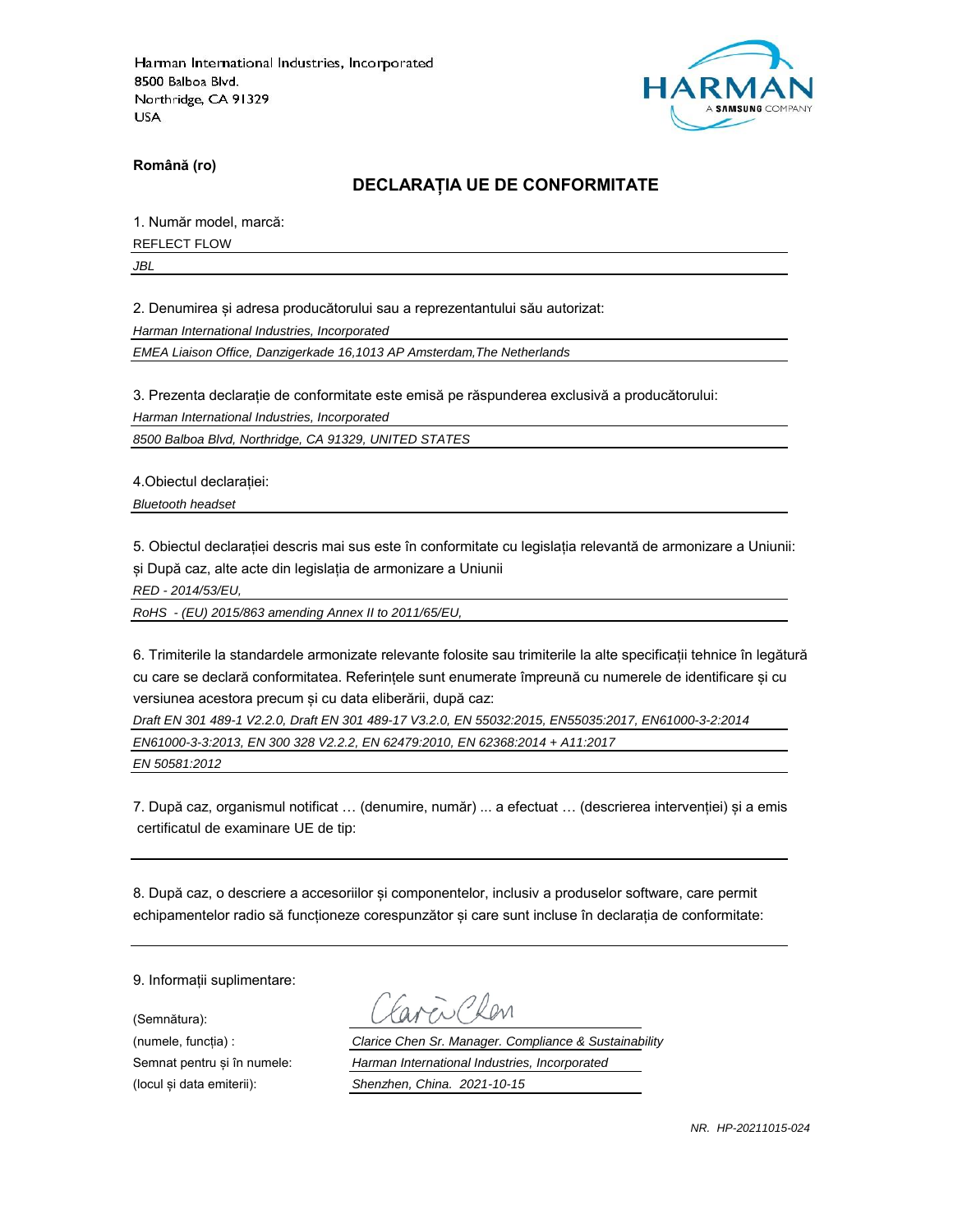

**Suomi (fi)**

### **EU-VAATIMUSTENMUKAISUUSVAKUUTUS**

1. Malli nro.,merkki:

REFLECT FLOW

*JBL*

2. Valmistajan tai sen valtuutetun edustajan nimi ja osoite:

*Harman International Industries, Incorporated*

*EMEA Liaison Office, Danzigerkade 16,1013 AP Amsterdam,The Netherlands*

3. Tämä vaatimustenmukaisuusvakuutus on annettu valmistajan yksinomaisella vastuulla:

*Harman International Industries, Incorporated*

*8500 Balboa Blvd, Northridge, CA 91329, UNITED STATES*

4. Vakuutuksen kohde:

*Bluetooth headset*

5. Edellä kuvattu vakuutuksen kohde on asiaa koskevan unionin yhdenmukaistamislainsäädännön vaatimusten mukainen ja Muu unionin yhdenmukaistamissäädös (tapauksen mukaan):

*RED - 2014/53/EU,*

*RoHS - (EU) 2015/863 amending Annex II to 2011/65/EU,*

6. Viittaus niihin asiaankuuluviin yhdenmukaistettuihin standardeihin, joita on käytetty, tai viittaus muihin teknisiin eritelmiin, joiden perusteella vaatimustenmukaisuusvakuutus on annettu. Viittausten luettelossa on mainittava niiden tunnistenumero ja versio ja tapauksen mukaan antopäivä:

*Draft EN 301 489-1 V2.2.0, Draft EN 301 489-17 V3.2.0, EN 55032:2015, EN55035:2017, EN61000-3-2:2014*

*EN61000-3-3:2013, EN 300 328 V2.2.2, EN 62479:2010, EN 62368:2014 + A11:2017*

*EN 50581:2012*

7. Tapauksen mukaan ilmoitettu laitos … (nimi, numero) … suoritti … (toimenpiteen kuvaus) … ja antoi EU-tyyppitarkastustodistuksen: …

8. Tapauksen mukaan kuvaus lisälaitteista ja osista, myös ohjelmistoista, jotka mahdollistavat radiolaitteen käyttötarkoituksen mukaisen käytön ja jotka EU-vaatimustenmukaisuusvakuutus kattaa:

9. Lisätietoja:

(allekirjoitus):

(antamispaikka ja -päivämäärä): *Shenzhen, China. 2021-10-15*

(nimi, tehtävä): *Clarice Chen Sr. Manager. Compliance & Sustainability* Seuraavan puolesta allekirjoittanut: *Harman International Industries, Incorporated*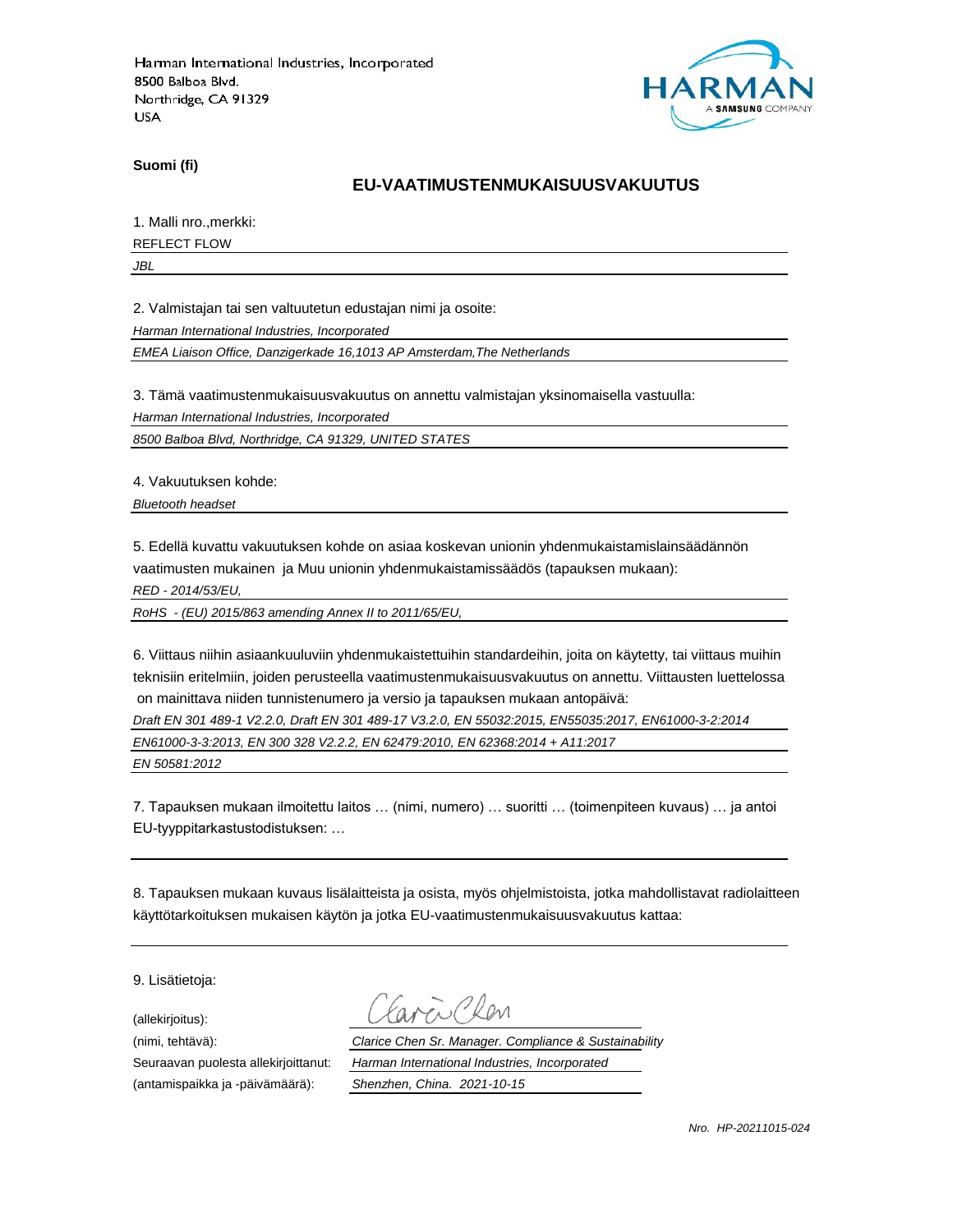

**magyar (hu)**

## **EU-MEGFELELŐSÉGI NYILATKOZAT**

1.Modellazonosító,márka:

REFLECT FLOW

*JBL*

2. A gyártó vagy meghatalmazott képviselőjének neve és címe:

*Harman International Industries, Incorporated*

*EMEA Liaison Office, Danzigerkade 16,1013 AP Amsterdam,The Netherlands*

3. Ezt a megfelelőségi nyilatkozatot a gyártó kizárólagos felelőssége mellett adják ki:

*Harman International Industries, Incorporated*

*8500 Balboa Blvd, Northridge, CA 91329, UNITED STATES*

4. A nyilatkozat tárgya:

*Bluetooth headset*

5. A fent ismertetett nyilatkozat tárgya megfelel a vonatkozó uniós harmonizációs jogszabályoknak és adott esetben egyéb uniós harmonizációs jogszabály

*RED - 2014/53/EU,*

*RoHS - (EU) 2015/863 amending Annex II to 2011/65/EU,*

6.Az alkalmazott harmonizált szabványokra való hivatkozás vagy az azokra az egyéb műszaki előírásokra való hivatkozás, amelyekkel kapcsolatban megfelelőségi nyilatkozatot tetteké. A hivatkozásokat az azonosító számokkal együtt és a megfelelő verzió feltüntetésével kell megadni, adott esetben a kiállítás dátumával együtt: *Draft EN 301 489-1 V2.2.0, Draft EN 301 489-17 V3.2.0, EN 55032:2015, EN55035:2017, EN61000-3-2:2014 EN61000-3-3:2013, EN 300 328 V2.2.2, EN 62479:2010, EN 62368:2014 + A11:2017*

*EN 50581:2012*

7.A(z) ... (nevű, számú)… bejelentett szervezet adott esetben elvégezte a(z) … (a beavatkozás ismertetése) …, és a következő EU-típusvizsgálati tanúsítványt adta ki:

8. Adott esetben a tartozékok és alkatrészek leírása, ideértve a rádióberendezés rendeltetésszerű használatát lehetővé tévő és az EU-megfelelőségi nyilatkozat hatályába tartozó szoftvereket is:

9. További információk:

(aláírás):

(név, beosztás): *Clarice Chen Sr. Manager. Compliance & Sustainability* nevében megbízásából írták alá: *Harman International Industries, Incorporated* (a kiállítás helye és dátuma): *Shenzhen, China. 2021-10-15*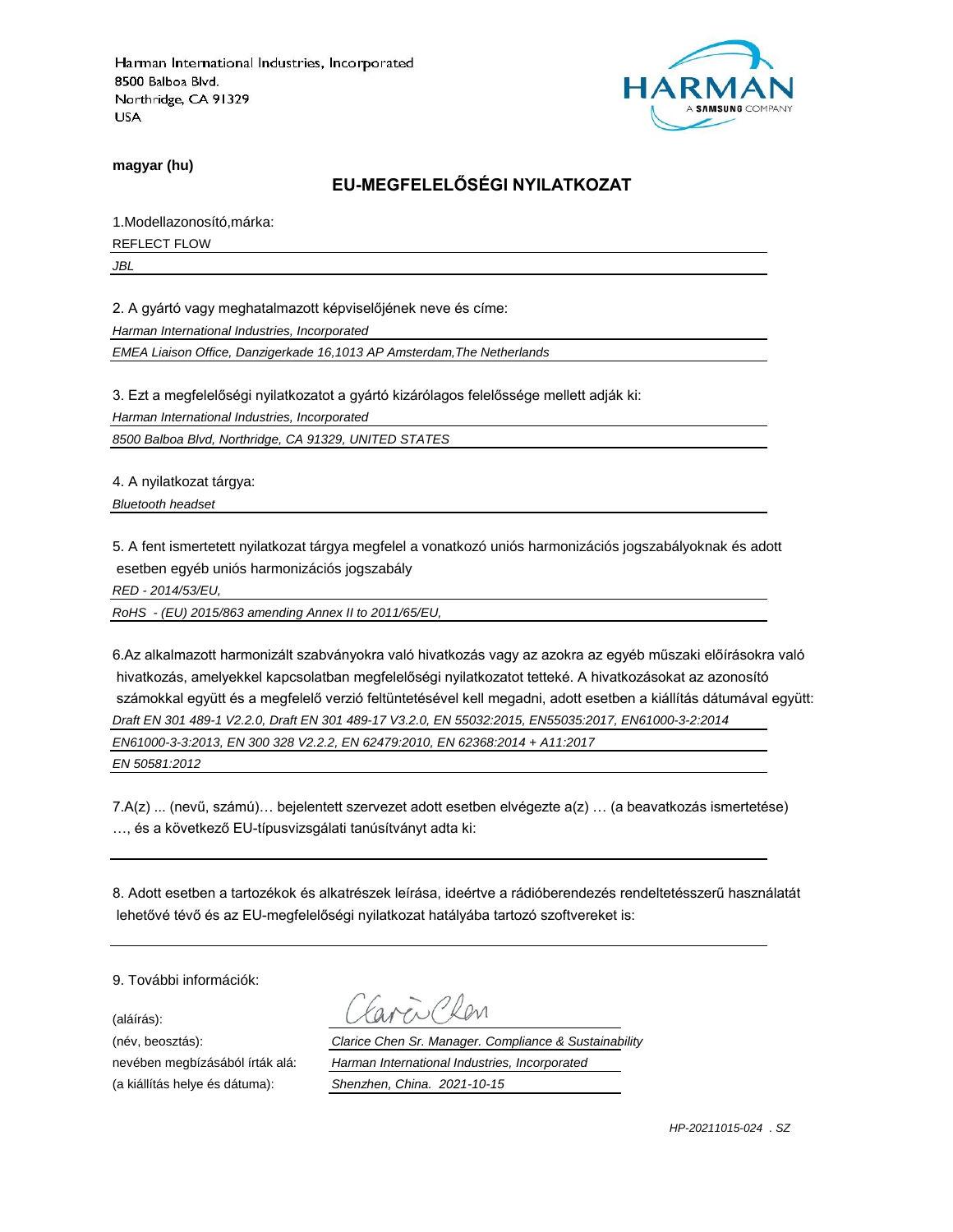

**polski (pl)**

#### **DEKLARACJA ZGODNOŚCI UE**

1. Nazwa modelu,Marka:

REFLECT FLOW

*JBL*

2. Nazwa i adres producenta lub jego upoważnionego przedstawiciela:

*Harman International Industries, Incorporated*

*EMEA Liaison Office, Danzigerkade 16,1013 AP Amsterdam,The Netherlands*

3. Niniejszą deklarację zgodności wydaje się na wyłączną odpowiedzialność producenta:

*Harman International Industries, Incorporated*

*8500 Balboa Blvd, Northridge, CA 91329, UNITED STATES*

4. Przedmiot deklaracji:

*Bluetooth headset*

5.Wymieniony powyżej przedmiot niniejszej deklaracji jest zgodny z odnośnymi wymaganiami unijnego prawodawstwa harmonizacyjnego i innym unijnym prawodawstwem harmonizacyjnym, w stosownych przypadkach:

*RED - 2014/53/EU,*

*RoHS - (EU) 2015/863 amending Annex II to 2011/65/EU,*

6. Odwołania do odnośnych norm zharmonizowanych, które zastosowano, lub do innych specyfikacji technicznych,w stosunku do których deklarowana jest zgodność. Odwołania muszą być podane wraz z ich numerami identyfika cyjnymi i wersjami oraz w stosownych przypadkach z datą wydania: *Draft EN 301 489-1 V2.2.0, Draft EN 301 489-17 V3.2.0, EN 55032:2015, EN55035:2017, EN61000-3-2:2014*

*EN61000-3-3:2013, EN 300 328 V2.2.2, EN 62479:2010, EN 62368:2014 + A11:2017*

*EN 50581:2012*

7. W stosownych przypadkach, jednostka notyfikowana … (nazwa, numer) … przeprowadziła … (opis interwencji) … i wydała certyfikat badania typu UE:

8.W stosownych przypadkach, opis elementów dodatkowych lub komponentów, w tym oprogramowania , które umoż liwiają działanie urządzenia radiowego zgodnie z przeznaczeniem i które są objęte deklaracją zgodności UE:

9. Informacje dodatkowe:

(podpis):

 $\sum$  Plan

(imię i nazwisko, stanowisko): *Clarice Chen Sr. Manager. Compliance & Sustainability* Podpisano w imieniu: *Harman International Industries, Incorporated* (miejsce i data wydania): *Shenzhen, China. 2021-10-15*

*NR. HP-20211015-024*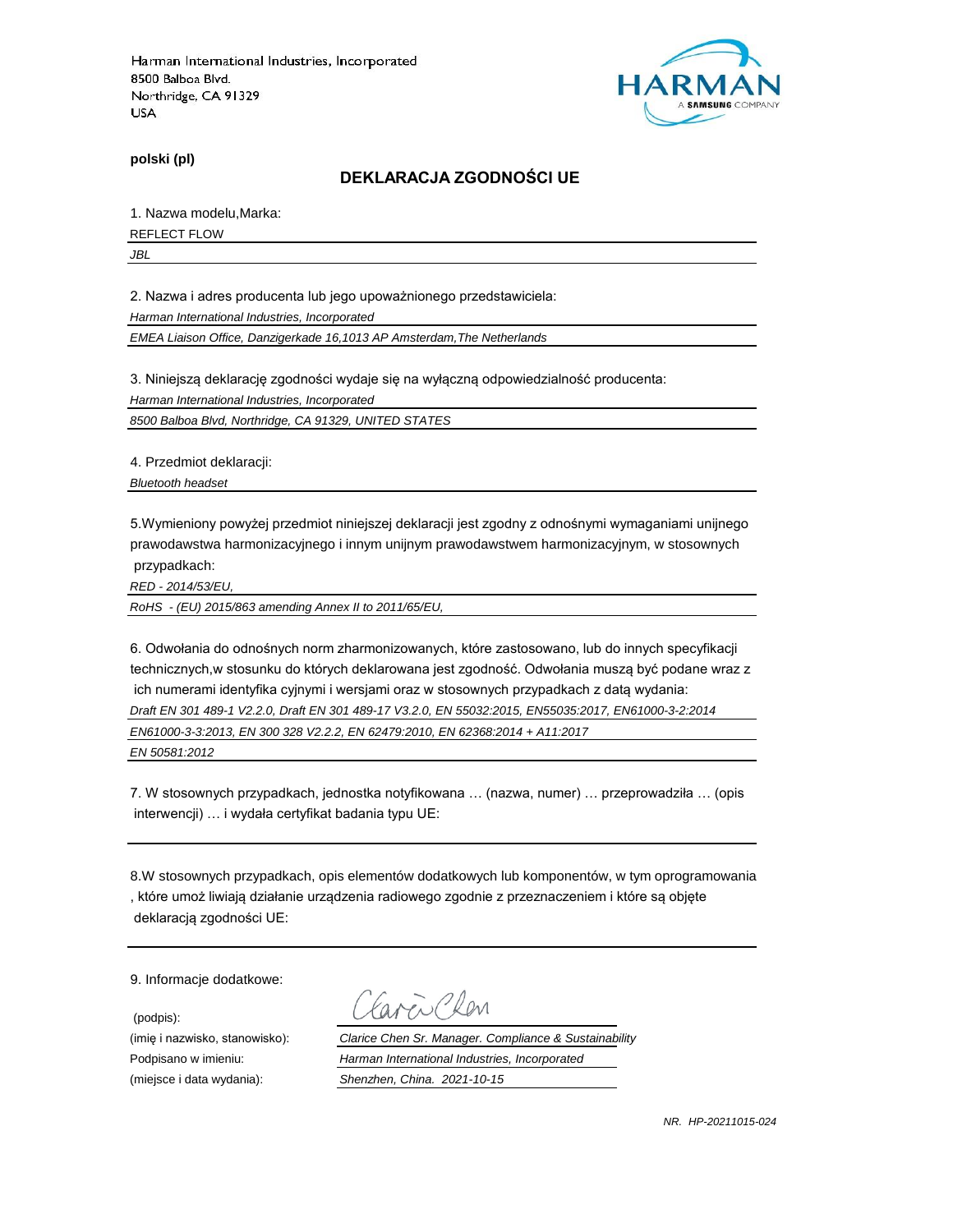

**slovenčina (sk)**

## **EÚ VYHLÁSENIE O ZHODE**

1.Číslo modelu,brand:

REFLECT FLOW

*JBL*

2. Meno a adresa výrobcu alebo jeho splnomocneného zástupcu:

*Harman International Industries, Incorporated*

*EMEA Liaison Office, Danzigerkade 16,1013 AP Amsterdam,The Netherlands*

3. Toto vyhlásenie o zhode sa vydáva na výhradnú zodpovednosť výrobcu.:

*Harman International Industries, Incorporated*

*8500 Balboa Blvd, Northridge, CA 91329, UNITED STATES*

4.Predmet vyhlásenia:

*Bluetooth headset*

5. Uvedený predmet vyhlásenia je v zhode s príslušnými harmonizačnými právnymi predpismi Únie a Prípadne ďalšie harmonizačné právne predpisy Únie:

*RED - 2014/53/EU,*

*RoHS - (EU) 2015/863 amending Annex II to 2011/65/EU,*

6. Odkazy na príslušné použité harmonizované normy alebo odkazy na iné technické špecifikácie, v súvislosti s ktorými sa zhoda vyhlasuje. V rámci odkazov sa musí uviesť identifikačné číslo a verzia a prípadne dátum vydania:

*Draft EN 301 489-1 V2.2.0, Draft EN 301 489-17 V3.2.0, EN 55032:2015, EN55035:2017, EN61000-3-2:2014 EN61000-3-3:2013, EN 300 328 V2.2.2, EN 62479:2010, EN 62368:2014 + A11:2017*

*EN 50581:2012*

7. Prípadne: notifikovaný orgán … (názov, číslo) … vykonal … (opis zásahu) … a vydal certifikát EÚ skúšky typu:

8. V príslušných prípadoch opis príslušenstva a komponentov vrátane softvéru, ktoré umožňujú rádiovému zariadeniu fungovať v súlade so zamýšľaným účelom, a na ktoré sa vzťahuje EÚ vyhlásenie o zhode:

9. Doplňujúce informácie:

(podpis):

(meno, funkcia): *Clarice Chen Sr. Manager. Compliance & Sustainability* Podpísané za a v mene: *Harman International Industries, Incorporated* (miesto a dátum vydania): *Shenzhen, China. 2021-10-15*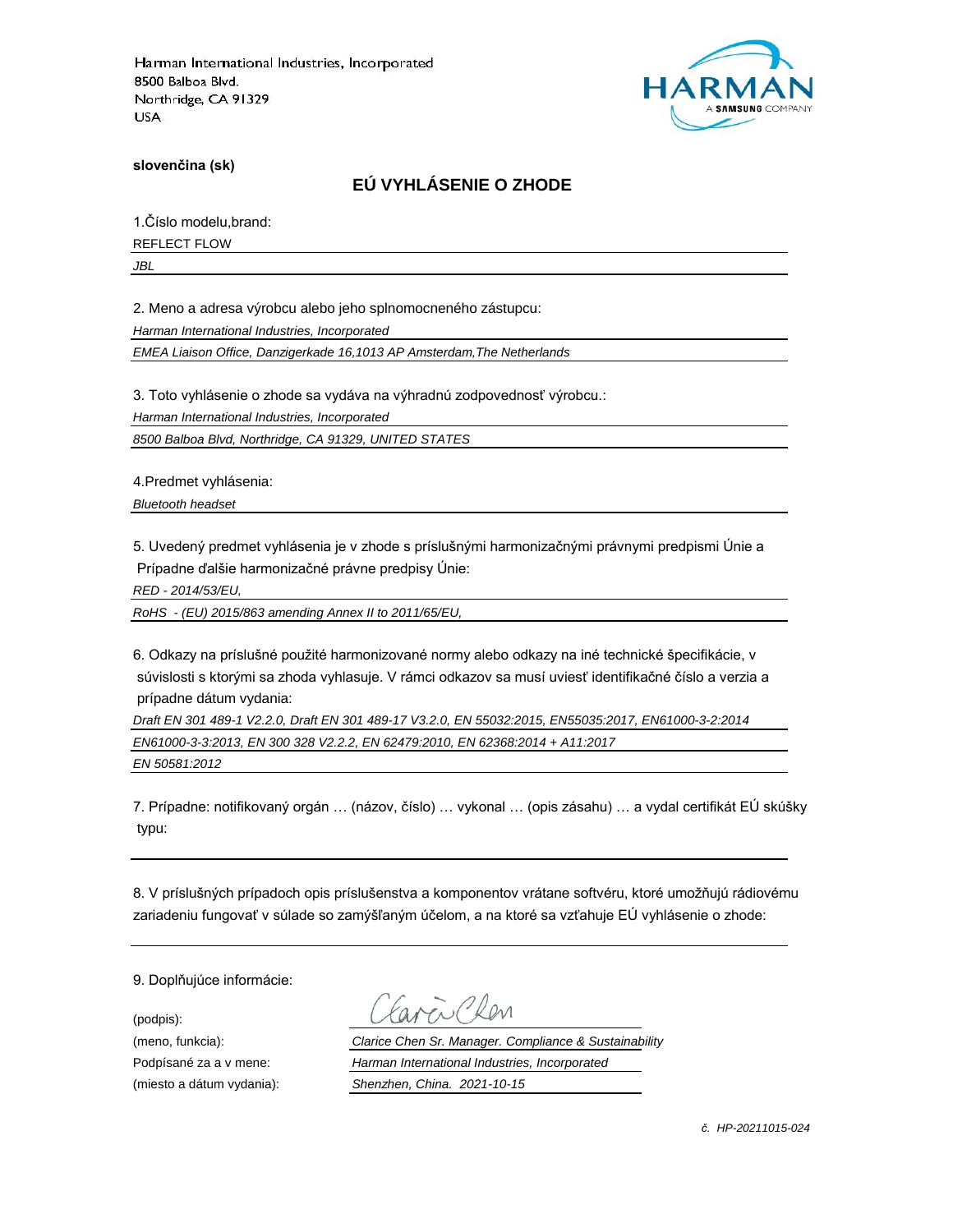

**svenska (sv)**

## **EU-FÖRSÄKRAN OM ÖVERENSSTÄMMELSE**

1. Modell nr.,varumärke**:**

REFLECT FLOW

*JBL*

2. Namn på och adress till tillverkaren eller dennes representant:

*Harman International Industries, Incorporated*

*EMEA Liaison Office, Danzigerkade 16,1013 AP Amsterdam,The Netherlands*

3. Denna försäkran om överensstämmelse utfärdas på tillverkarens eget ansvar:

*Harman International Industries, Incorporated*

*8500 Balboa Blvd, Northridge, CA 91329, UNITED STATES*

4. Föremål för försäkran:

*Bluetooth headset*

5. Föremålet för försäkran ovan överensstämmer med den relevanta unionslagstiftningen om harmon -isering och Annan harmoniserad unionslagstiftning i förekommande fall

*RED - 2014/53/EU,*

*RoHS - (EU) 2015/863 amending Annex II to 2011/65/EU,*

6.Hänvisningar till de relevanta harmoniserade standarder som använts eller hänvisningar till andra tekniska specifikationer enligt vilka överensstämmelsen försäkras. Hänvisningar måste förtecknas tillsammans med identifieringsnummer och version och i förekommande fall datum för utfärdande:

*Draft EN 301 489-1 V2.2.0, Draft EN 301 489-17 V3.2.0, EN 55032:2015, EN55035:2017, EN61000-3-2:2014*

*EN61000-3-3:2013, EN 300 328 V2.2.2, EN 62479:2010, EN 62368:2014 + A11:2017*

*EN 50581:2012*

7. I tillämpliga fall: det anmälda organet ... (namn, nummer) ... har utfört ... (beskrivning av åtgärd) ... och utfärdat EU- typprovningsintyg:

8. I förekommande fall en beskrivning av tillbehör och komponenter, inklusive programvara, som gör det möjligt för radioutrustningen att fungera som avsett och som täcks av en EU-försäkran om överensstämmelse:

9. Ytterligare information:

(namnteckning):

EN Plen

(namn, befattning): *Clarice Chen Sr. Manager. Compliance & Sustainability* Undertecknat för: *Harman International Industries, Incorporated* (ort och datum) *Shenzhen, China. 2021-10-15*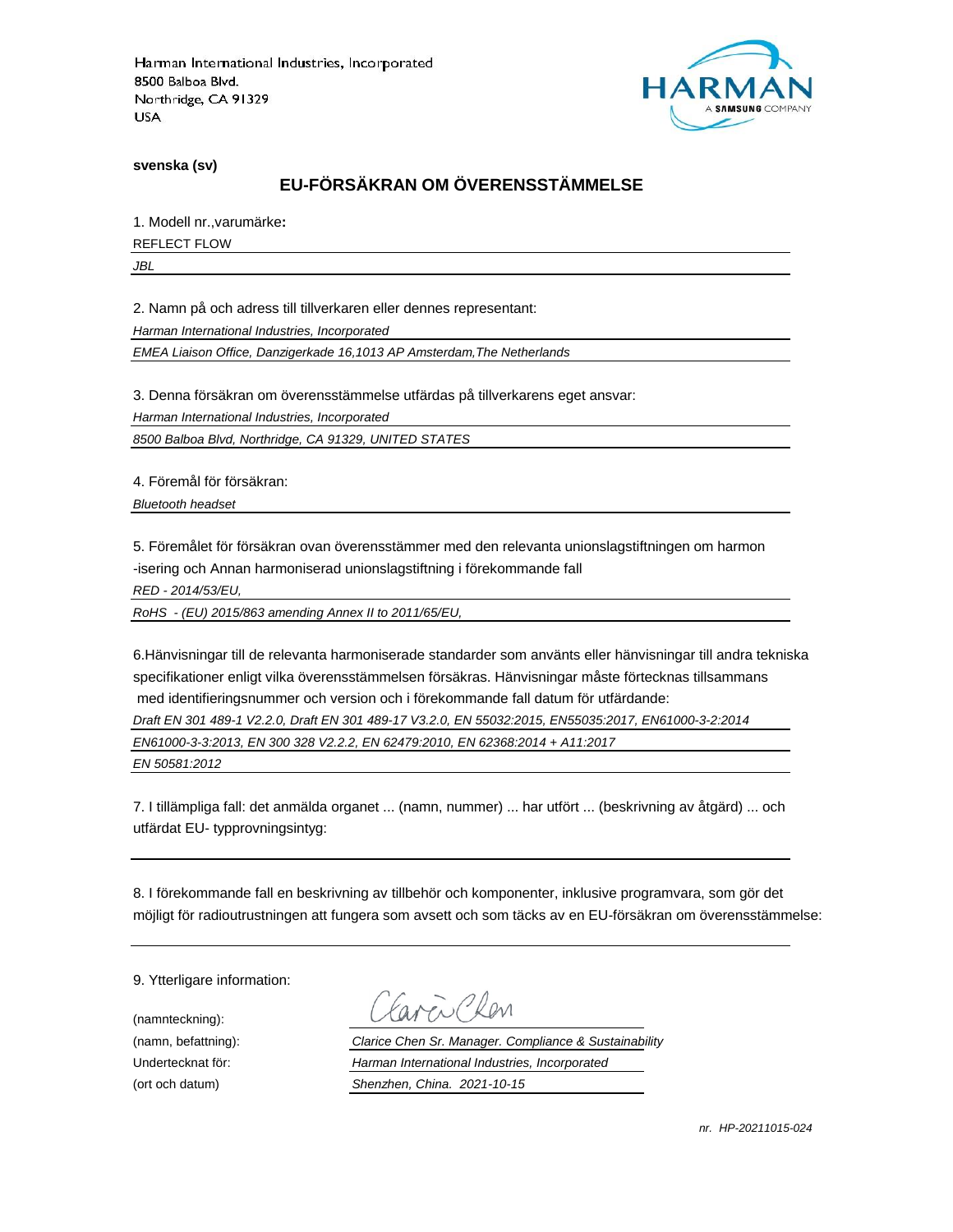

**Malti (mt)**

### **DIKJARAZZJONI TA' KONFORMITÀ TAL-UE**

1.Il-mudell Nru.,marka: REFLECT FLOW

*JBL*

2. L-isem u l-indirizz tal-manifattur jew tar-rappreżentant awtorizzat tiegħu:

*Harman International Industries, Incorporated*

*EMEA Liaison Office, Danzigerkade 16,1013 AP Amsterdam,The Netherlands*

3. Din id-dikjarazzjoni tal-konformità tinħareg taħt ir-responsabbiltà unika tal-manifattur:

*Harman International Industries, Incorporated*

*8500 Balboa Blvd, Northridge, CA 91329, UNITED STATES*

4.L-għan tad-dikjarazzjoni:

*Bluetooth headset*

5. L-għan tad-dikjarazzjoni deskritt hawn fuq huwa konformi mal-leġiżlazzjoni ta' armonizzazzjoni rilevanti tal -Unjon u Leġiżlazzjoni dwar l-armonizzazzjoni oħra tal-Unjoni meta tkun applikabbli

*RED - 2014/53/EU,*

*RoHS - (EU) 2015/863 amending Annex II to 2011/65/EU,*

6. Ir-referenzi għall-istandards armonizzati rilevanti li ntużaw, jew ir-referenzi għall-ispeċifikazzjonijiet tekniċi l-oħrajn li skonthom qed tiġi ddikjarata l-konformità: Ir-referenzi jridu jiġu elenkati bin-numru tal-identifikazzjoni u l-verżjoni tagħhom u, fejn applikabbli, id-data tal-ħruġ:

*Draft EN 301 489-1 V2.2.0, Draft EN 301 489-17 V3.2.0, EN 55032:2015, EN55035:2017, EN61000-3-2:2014*

*EN61000-3-3:2013, EN 300 328 V2.2.2, EN 62479:2010, EN 62368:2014 + A11:2017*

*EN 50581:2012*

7.Meta applikabbli, il-korp notifikat … (l-isem, in-numru) … wettaq… (deskrizzjoni tal-intervent) … u ħareġ iċ-ċertifikat tal-eżami tat-tip tal-UE:

8. Fejn applikabbli, deskrizzjoni tal-aċċessorji u il-komponenti, inkluż is-softwer, li jippermettu t-tagħmir tar -radju jopera kif intiż u koperti mid-dikjarazzjoni tal-konformità tal-UE:

9. Informazzjoni addizzjonali:

(firma):

ENPROM

(isem, funzjoni): *Clarice Chen Sr. Manager. Compliance & Sustainability* Iffirmat għal u f'isem: *Harman International Industries, Incorporated* (post u data tal-ħruġ): *Shenzhen, China. 2021-10-15*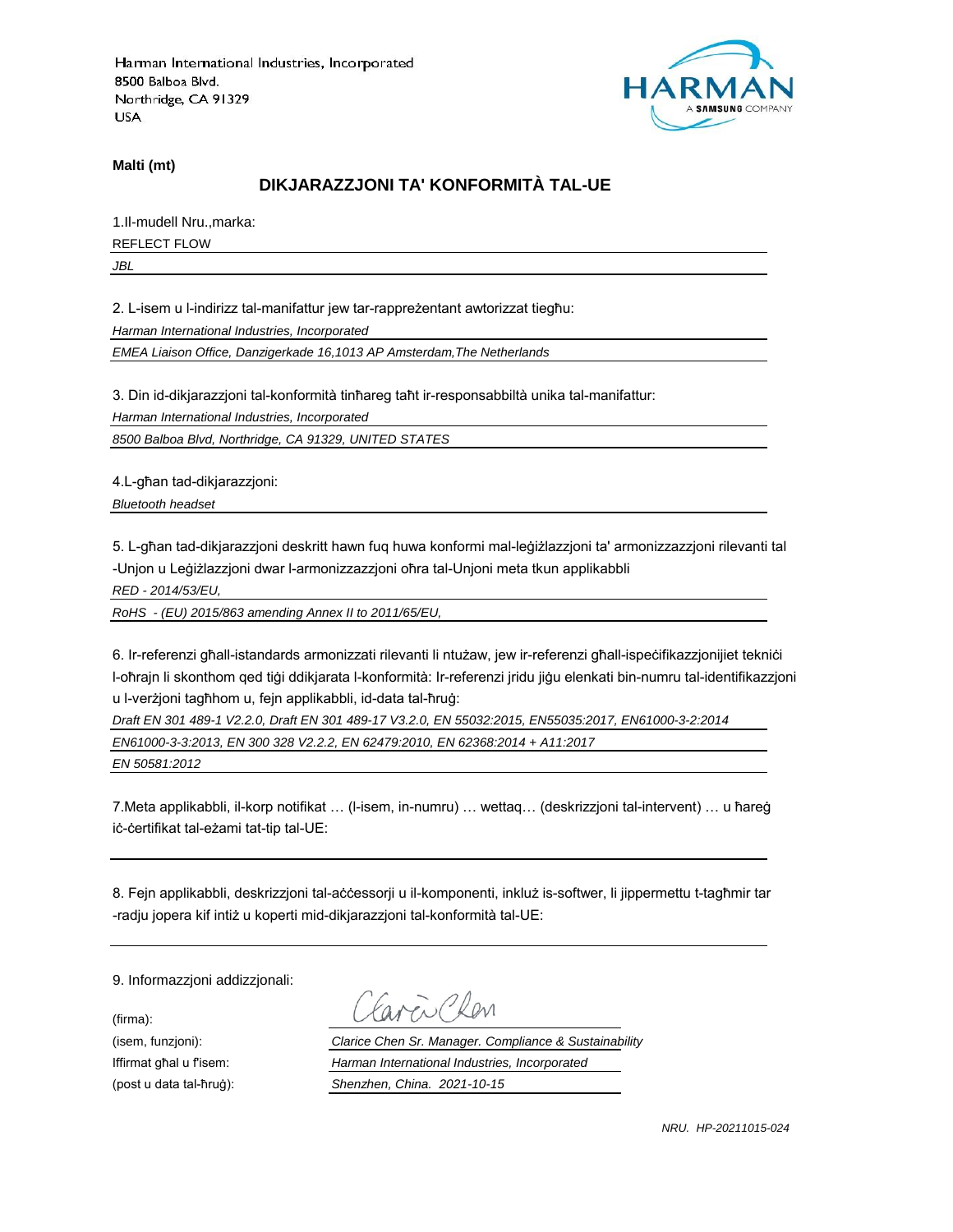

**português (pt)**

### **DECLARAÇÃO UE DE CONFORMIDADE**

1. Modelo Nº.,marca:

REFLECT FLOW

*JBL*

2. Nome e endereço do fabricante ou do respetivo mandatário:

*Harman International Industries, Incorporated*

*EMEA Liaison Office, Danzigerkade 16,1013 AP Amsterdam,The Netherlands*

3. A presente declaração de conformidade é emitida sob a exclusiva responsabilidade do fabricante:

*Harman International Industries, Incorporated*

*8500 Balboa Blvd, Northridge, CA 91329, UNITED STATES*

4. Objeto da declaração:

*Bluetooth headset*

5.O objeto da declaração acima mencionada está em conformidade com a legislação de harmonização da União aplicável, Outra legislação de harmonização da União, se aplicável:

*RED - 2014/53/EU,*

*RoHS - (EU) 2015/863 amending Annex II to 2011/65/EU,*

6. Referências às normas harmonizadas aplicáveis utilizadas ou às outras especificações técnicas em relação às quais a conformidade é declarada. As referências devem ser enumeradas com os respetivos números de identificação e versão e, se for caso disso, a data de emissão:

*Draft EN 301 489-1 V2.2.0, Draft EN 301 489-17 V3.2.0, EN 55032:2015, EN55035:2017, EN61000-3-2:2014*

*EN61000-3-3:2013, EN 300 328 V2.2.2, EN 62479:2010, EN 62368:2014 + A11:2017*

*EN 50581:2012*

7. Se aplicável, o organismo notificado: (nome, número)... efetuou… (descrição da intervenção)… e emitiu o certificado de exame UE de tipo:

8. Se aplicável, descrição dos acessórios e/ou componentes, incluindo o software, que permitem que o equipamento de rádio funcione conforme o pretendido, abrangidos pela declaração UE de conformidade:

9. Informações complementares:

(assinatura):

CRen

(nome, cargo) : *Clarice Chen Sr. Manager. Compliance & Sustainability* Assinado por e em nome de: *Harman International Industries, Incorporated* (local e data de emissão) *Shenzhen, China. 2021-10-15*